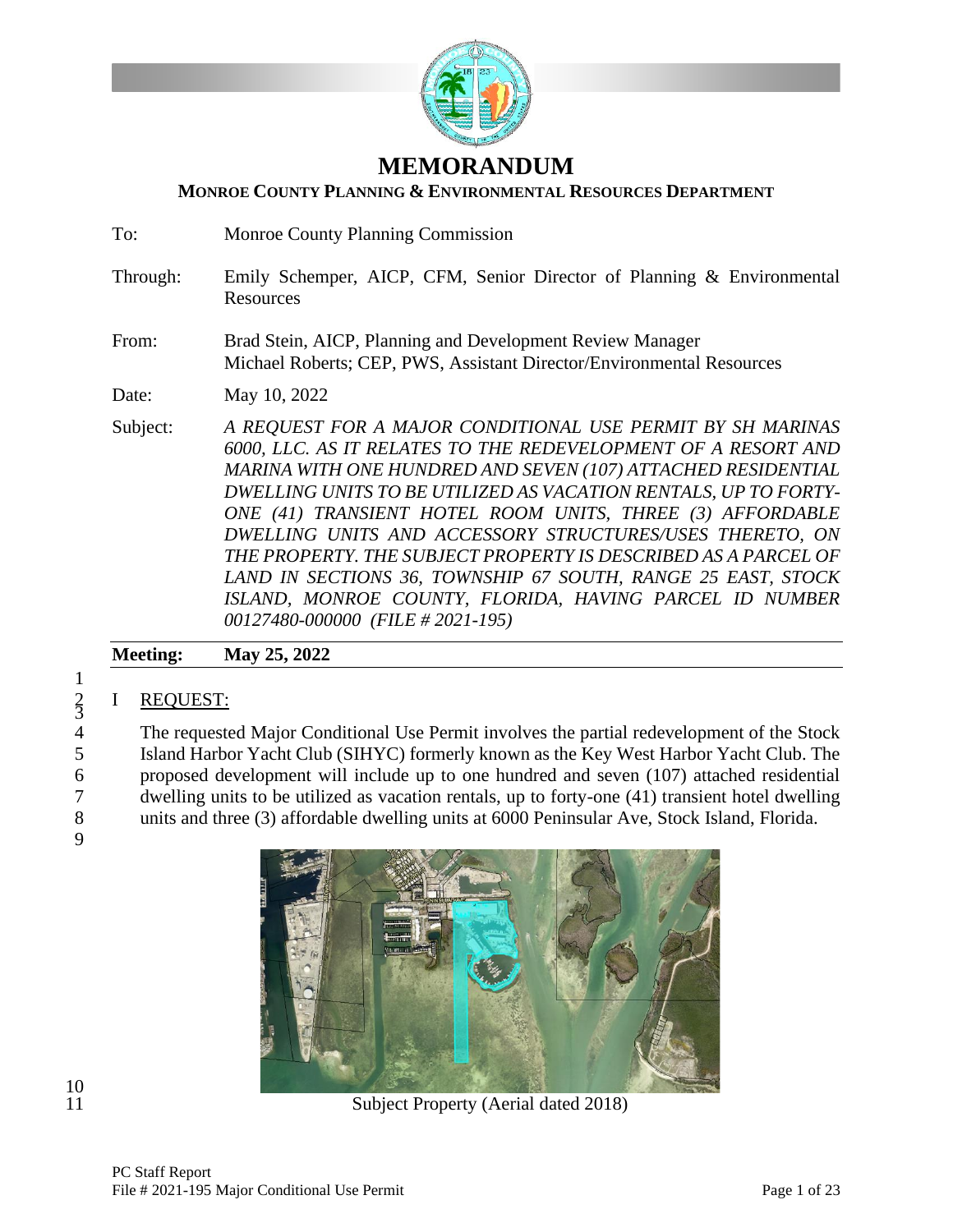# II BACKGROUND INFORMATION:

- **Address:** 6000 Peninsular Avenue, Stock Island, mile marker 5.5 (Oceanside of US 1)
- **Property Description:** The subject property is described as a parcel of land in Section 36,
- Township 67 East, Range 25 South, Stock Island, Monroe County, Florida
- **Parcel ID Number:** 00127480-000000
- **Property Owner/Applicant:** SH Marinas 6000, LLC
- **Agent:** Bart Smith
- **Size of Site:** 13.14 acres of upland and 18.9 acres of submerged land.
- **Land Use District:** Destination resort (DR)
- **Future Land Use Map (FLUM) Designation:** Mixed Use/Commercial (MC)
- **Tier Designation:** III Infill Area
- **Existing Use:** Marina, light industrial, commercial retail, residential and boat storage
- **Existing Vegetation / Habitat:** Predominately developed and scarified, with mangrove fringe along water on outer perimeter shorelines
- **Community Character of Immediate Vicinity:** The property is surrounded with a mix of uses including marina, commercial retail, commercial fishing, industrial use and residential dwellings
- **Flood Zone:** AE 9 and AE 10
- 

 $\mathcal{L}$ 

#### 21 III RELEVANT PRIOR COUNTY ACTIONS:

23 On December 1, 2006, the Planning & Environmental Resources Department issued a Letter

of Development Rights Determination (LDRD) providing the amount of lawfully-established

- nonresidential floor area and dwelling units on the subject property. (Planning Department
- File #26112)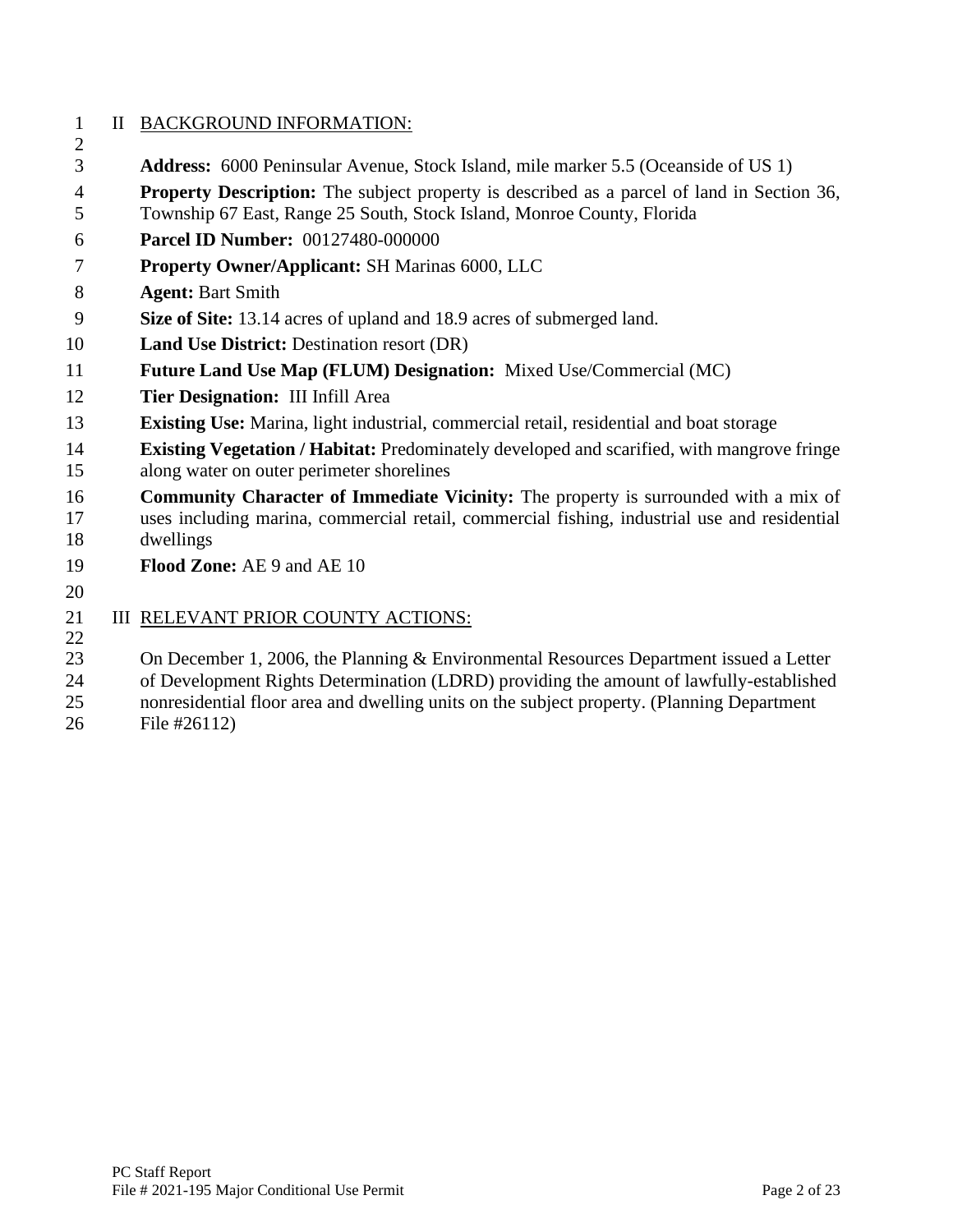| Building                        | <b>RE</b> Number | <b>Existing Floor</b><br>Area        | <b>Exempt Floor</b><br>Area |
|---------------------------------|------------------|--------------------------------------|-----------------------------|
| Two-Story CBS Building          | 00127470.000000  | 3,000 ft <sup>2</sup>                | 3,000 ft <sup>2</sup>       |
| <b>Attached Metal Buildings</b> | 00127480.000000  | 5,303 ft <sup>2</sup>                | 5,303 ft <sup>2</sup>       |
| One-Story CBS Shed              | 00127480.000000  | $1,023$ ft <sup>2</sup>              | $1,023$ ft <sup>2</sup>     |
| <b>CBS Fish House</b>           | 00127480.000000  | 4,813 ft <sup>2</sup>                | 4,813 ft <sup>2</sup>       |
| <b>Utility Shed</b>             | 00127480.000000  | 240 ft <sup>2</sup>                  | 240 ft <sup>2</sup>         |
| <b>Utility Shed</b>             | 00127480.000000  | 240 ft <sup>2</sup>                  | $240$ ft <sup>2</sup>       |
| <b>Utility Shed</b>             | 00127480.000000  | $216$ ft <sup>2</sup>                | $216$ ft <sup>2</sup>       |
| <b>Utility Shed</b>             | 00127480.000000  | 336 ft <sup>2</sup>                  | 336 ft <sup>2</sup>         |
| Utility Shed                    | 00127480.000000  | $200$ ft <sup>2</sup>                | 200 ft <sup>2</sup>         |
| Canopy                          | 00127480.000000  | 966 ft <sup>2</sup><br>(footprint)   | $0$ ft <sup>2s</sup>        |
| Canopy                          | 00127480.000000  | 2,809 ft <sup>2</sup><br>(footprint) | $0$ ft <sup>2*</sup>        |
|                                 | total            | 19,146 ft <sup>2</sup>               | 15,371 ft <sup>2</sup>      |

### Lawfully-Established Non-residential Floor Area:

Pursuant to Administrative Interpretation No. 03-123 and MCC Sec. 9.5-124.2(d), canopies permitted before the adoption of NROGO may not be enclosed or converted to nonresidential

floor area without a NROGO allocation. The 966 ft<sup>2</sup> and 2,809 ft<sup>2</sup> canopies may be replaced by new canopies, but not enclosed or converted to nonresidential floor area without a NROGO allocation.

1

| Lawfully-Established Residential Dwelling Units: |  |  |
|--------------------------------------------------|--|--|
|--------------------------------------------------|--|--|

| Building                | RE Number       | Existing       | Exempt         |
|-------------------------|-----------------|----------------|----------------|
|                         |                 | Dwelling Units | Dwelling Units |
| Two-Story CBS Residence | 00127470.000100 | 2 units        | 2 units        |
| One-Story CBS Residence | 00127470.000100 | 1 unit         | 1 unit         |
| Mobile Home             | 00127480.000000 | 1 unit         | 1 unit         |
| Mobile Home             | 00127480.000000 | 1 unit         | 1 unit         |
|                         | 5 units         | 5 units        |                |
| Live-Aboard Vessels     | n/a             | n/a            | 50 vessels*    |
|                         | total           | n/a            | 50 vessels     |

Live-aboard vessels are considered as dwelling units for density purposes. A live-aboard vessel may be deemed permanent or transient, depending on the nature of how the live-aboard vessel's wet slip has been lawfully used. However, a live-aboard vessel may only be replaced by another live-aboard vessel and thereby cannot be transferred upland.

3

8

2

 In 2007, Key West Marina Investments received approval for an amendment to the property's major conditional use permit in order to redevelop the existing marina. The approval was memorialized in Planning Commission in Resolution #P11-07, recorded in the official records of Monroe County on May 25, 2007. (Planning Department File #26093)

 In addition, in 2007, Key West Marina Investments concurrently received approval for a variance to the off-street parking requirements in order to carry out the scope of work for the major conditional use permit. The approval was memorialized in Planning Commission Resolution #P10-07. (Planning Department File #27009)

13 14 On September 13, 2007, a minor deviation to the major conditional use permit was approved 15 revising the architectural details and expanding the footprint of the ship store approved under

16 Resolution #P11-07. The deviation increased the total nonresidential floor area of the ship store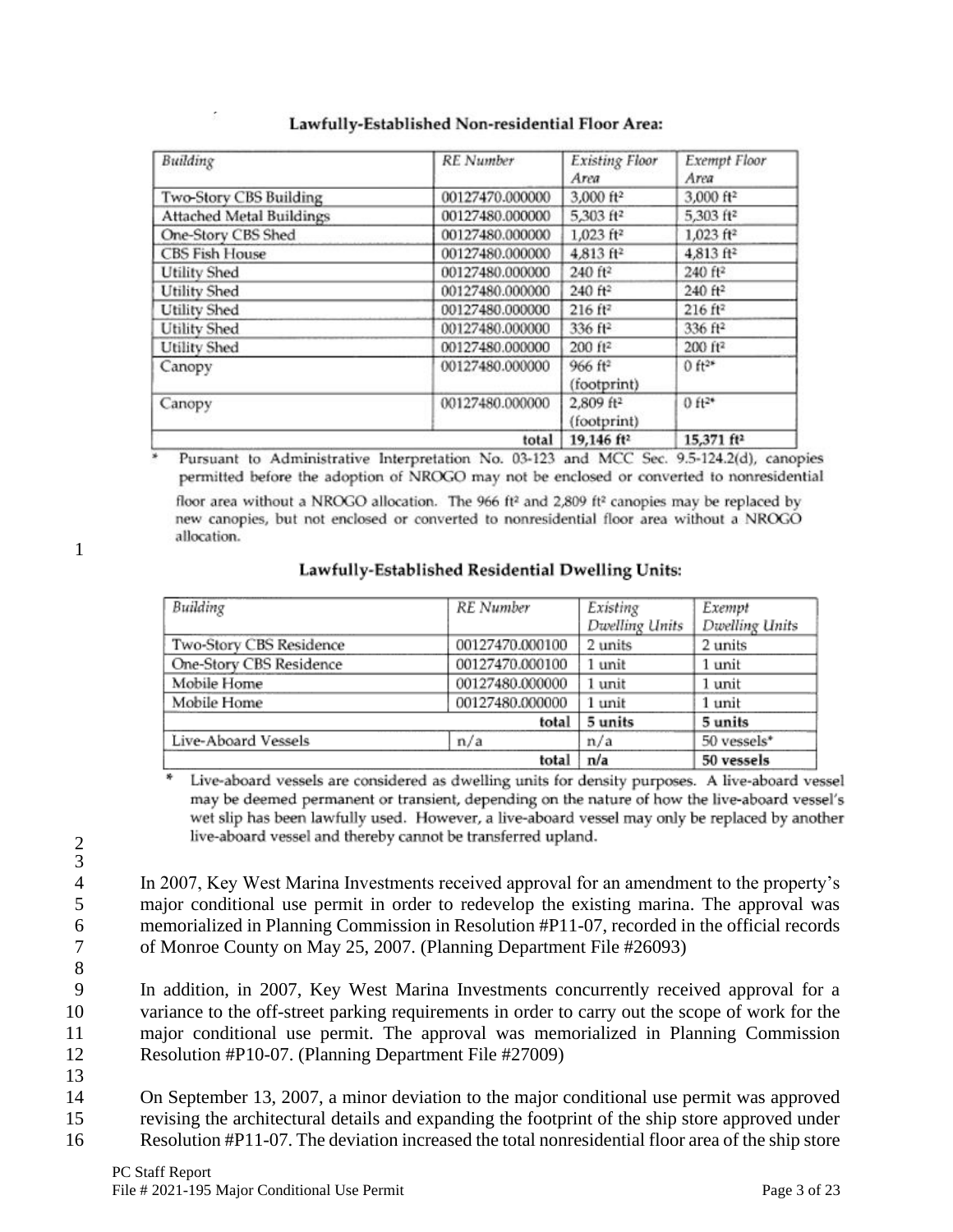by 1,809 SF to a total floor area of 3,051 SF. The ship store was completed under Building Permit #071-1987 and received its Certificate of Occupancy on June 20, 2008.

 On April 21, 2008, a minor deviation to the major conditional use permit was approved revising the site plan to install a swimming pool between the attached market rate dwelling units and the clubhouse building. This swimming pool was completed under Building Permit #081-1336.

 On September 15, 2008, a minor deviation to the major conditional use permit was approved revising the site plan to include a private 400 SF tiki hut/bar, a 355 SF bathroom facility building, and associated improvements at the end of the jetty in the southern portion of the parcel. The tiki bar and bathroom facilities were permitted under Building Permit #081-2671. (Planning Department File #28078)

 On December 29, 2008, a minor deviation to the major conditional use was approved revising the site plan to include 3,000 SF of automobile storage in an area previously approved for two tiki structures under Resolution #P11-07 which were permitted but never built (Building 17 Permit #071-2103); and a pergola connecting the approved clubhouse building to the attached market rate dwelling units, which would serve as a covered walkway on the ground level and a 580 SF covered balcony outdoor seating area for the clubhouse on the second level. A building permit associated with the pergola was applied for, Building Permit Application #081- 3730, but it was never issued (void) and the pergola was never constructed. It is unknown if 22 the 3,000 SF area approved for automobile storage continues to be used as such at this time. (Planning Department File #28096)

 On April 30, 2014, the Planning Commission considered a proposed major conditional use application to develop a new hotel building consisting of 74 transient residential units, a rooftop pool, 2,500 square feet of hotel office space, 2,000 square feet of conference/meeting space, a 50-seat rooftop poolside bar and modification to the clubhouse building. The Planning Commission voted to approve the conditional use permit, with conditions that needed to be addressed before the approval resolution was signed; however, the applicant at the time failed to comply with the conditions imposed. Therefore, no development order or Planning Commission resolution was issued.

 On February 16, 2022 the BOCC adopted the Land Use District (LUD) Amendment from Mixed Use (MU) to Destination Resort (DR), Ordinance 003-2022 becoming effective March 30, 2022.

 On February 16, 2022 the BOCC voted to approve a Development Agreement between SH Marinas 6000, LLC and Monroe County. **As of the date of this staff report, the development agreement is not yet effective and is pending its appeal period and review by The Florida Department of Economic Opportunity, as required by Chapter 380, Florida Statutes.**

IV REVIEW OF APPLICATION:

 Section 110-67 of the Monroe County Land Development Code (LDC) provides the standards which are applicable to all conditional uses. When considering applications for a conditional use permit, the Planning Director and the Planning Commission shall consider the extent to which: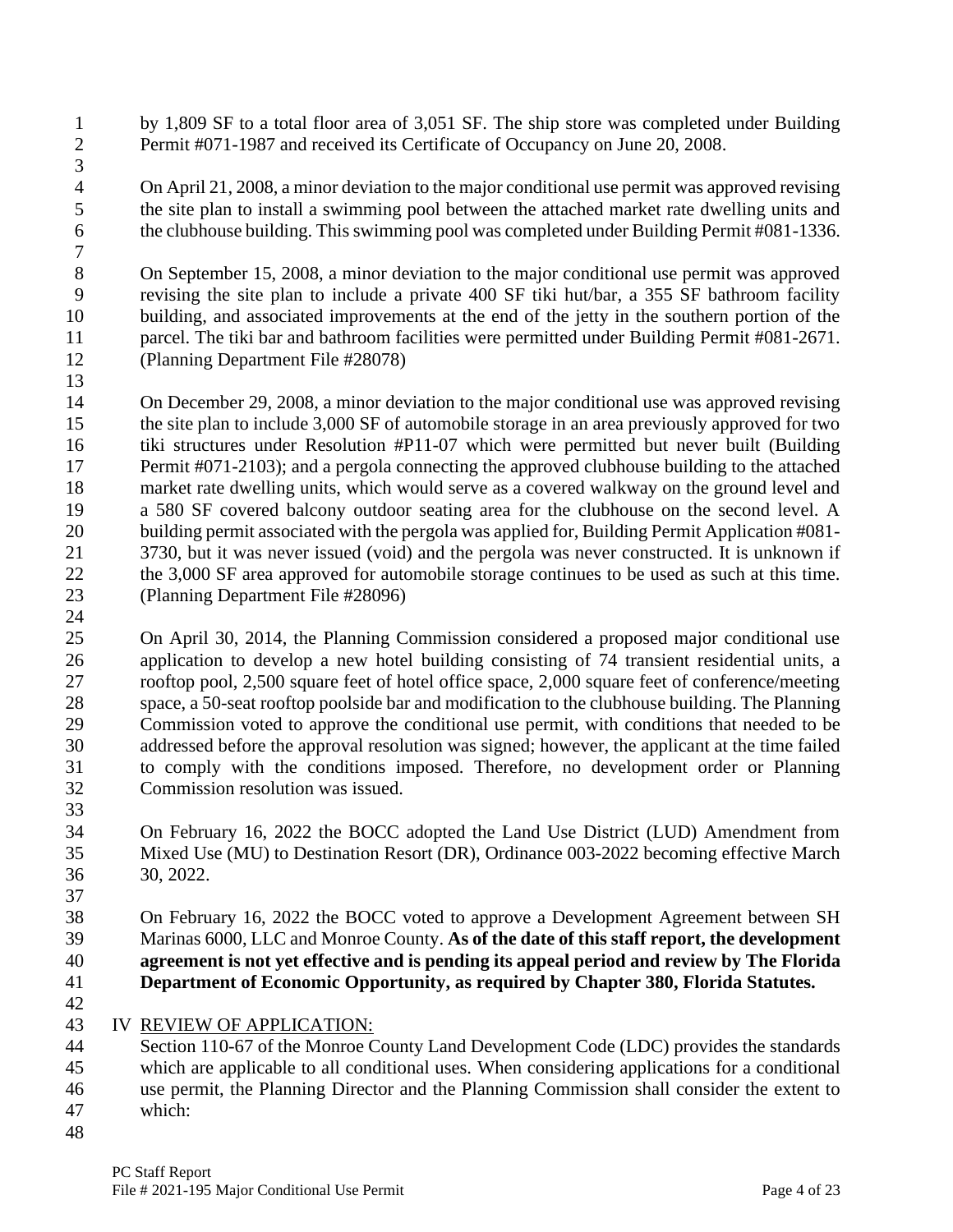1 (a) *The conditional use is consistent with the purposes, goals, objectives and policies of the*  2 *Comprehensive Plan and this Land Development Code: In compliance*

4 Policies from the *Monroe County Year 2030 Comprehensive Plan* that directly pertain to 5 the proposed use include but are not limited to:

# 7 **Policy 101.5.6**

 The principal purpose of the Mixed Use/Commercial (MC) future land use category is to provide for the establishment of mixed use commercial land use (zoning) districts where various types of commercial retail and office may be permitted at intensities which are consistent with the community character and the natural environment. Employee housing and commercial apartments are also permitted. In addition, Mixed Use/Commercial land use districts are to establish and conserve areas of mixed uses, which may include maritime industry, light industrial uses, commercial fishing, transient and permanent residential, institutional, public, and commercial retail uses.

 This future land use category is also intended to allow for the establishment of mixed use development patterns, where appropriate. Various types of residential and nonresidential uses may be permitted; however, heavy industrial uses and similarly incompatible uses shall be prohibited. The County shall continue to take a proactive role in encouraging the preservation and enhancement of community character and recreational and commercial working waterfronts.

24 In order to protect environmentally sensitive lands, the following development controls 25 shall apply to all hammocks, pinelands, and disturbed wetlands within this land use 26 category:

- 27 1. only low intensity commercial uses shall be allowed;
- 28 2. a maximum floor area ratio of 0.10 shall apply to nonresidential development; and
- 29 3. maximum net residential density shall be zero.
- 30 …

# 32 **Policy 101.5.25**

33 Monroe County hereby adopts the following density and intensity standards for the future 34 land use categories, which are shown on the FLUM and described in Policies 101.5.1 - 35 101.5.20.

36

31

3

6

16

| <b>Future Land Use Densities and Intensities</b>                              |                                                                                                                                                                   |                                                                                      |                                                         |                               |  |
|-------------------------------------------------------------------------------|-------------------------------------------------------------------------------------------------------------------------------------------------------------------|--------------------------------------------------------------------------------------|---------------------------------------------------------|-------------------------------|--|
|                                                                               | Residential $(1)$                                                                                                                                                 | Nonresidential                                                                       | Minimum<br>Open                                         |                               |  |
| <b>Future Land Use Category</b><br>And Corresponding<br>Zoning                | Maximum Net<br>Maximum<br>Allocated Density <sup>(a)</sup><br>Density $(a)$ $(b)$<br>Intensity<br>(per upland acre)<br>(per buildable acre)<br>(floor area ratio) |                                                                                      |                                                         | Space<br>Ratio <sup>(c)</sup> |  |
|                                                                               |                                                                                                                                                                   | *****                                                                                |                                                         |                               |  |
| Mixed Use/Commercial<br>$MC)$ (f)(g)<br>(SC, UC, DR, RV, MU<br>and MI zoning) | 1 du<br>(DR, MU, MI)<br>3 du (SC)<br>$6$ du (UC)<br><b>Commercial Apartments</b>                                                                                  | 2 du (MI)<br>6-18 du $(SC)$ (k)<br>12 du (UC)<br>$12 - 18$ du (MU) (k)<br>18 du (DR) | $0.10 - 0.45$<br>SC, UC, DR,<br>MU<br>$<$ 2,500 SF (RV) | 0.20                          |  |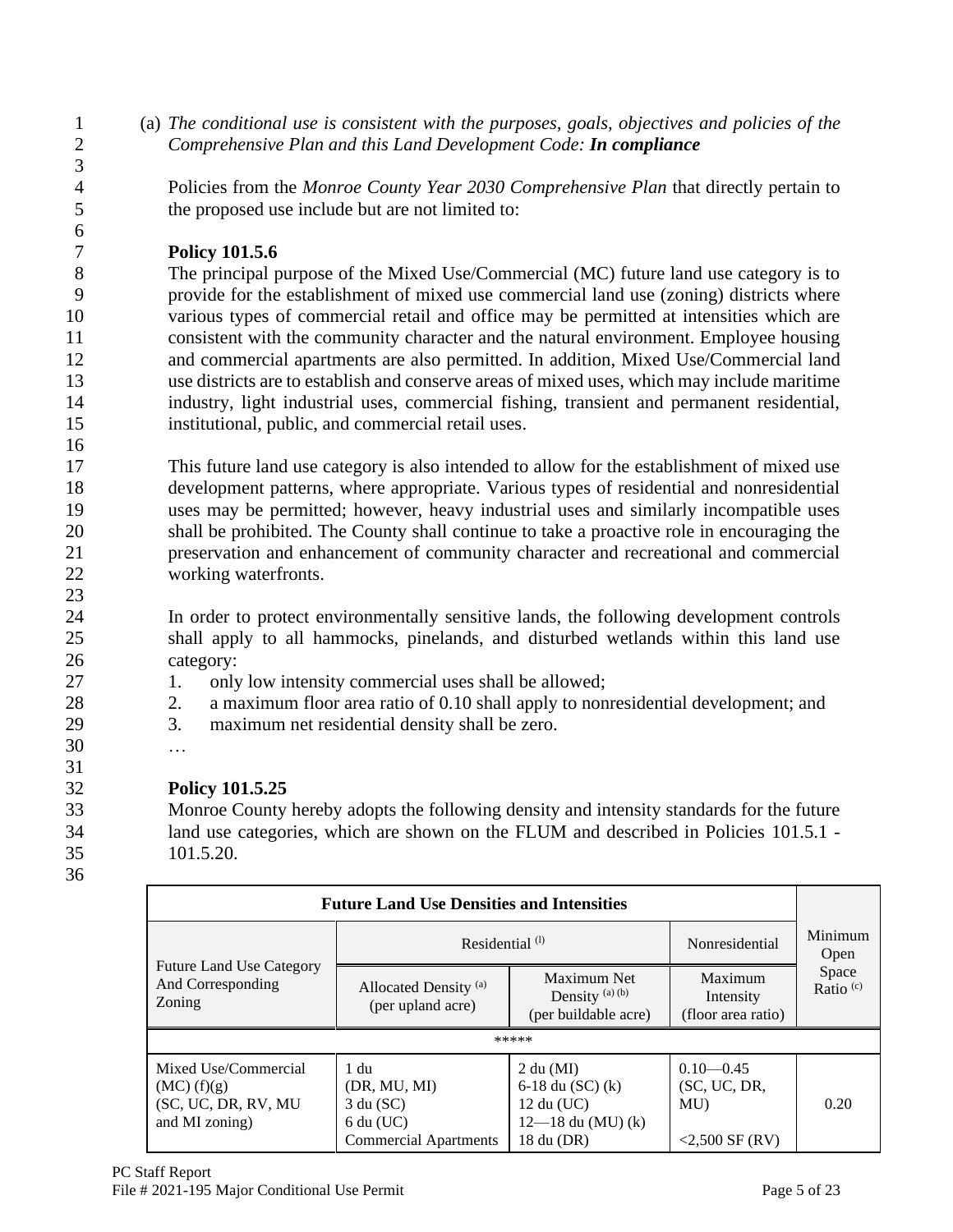| (RV)(h)<br>$5 - 15$ rooms/spaces | $10 - 25$ rooms/spaces | $\big  0.30 - 0.60 \text{ (MI)} \big $ |  |
|----------------------------------|------------------------|----------------------------------------|--|
|                                  | *****                  |                                        |  |

| $\mathbf{1}$     |                        |                                                                                              |
|------------------|------------------------|----------------------------------------------------------------------------------------------|
| $\mathbf{2}$     | <b>Objective 217.1</b> |                                                                                              |
| 3                |                        | Monroe County shall adopt and implement incentives and criteria to encourage the             |
| $\overline{4}$   |                        | preservation of 1) public access to the navigable waters of the State, 2) commercial         |
| 5                |                        | fishing uses and 3) recreational and commercial working waterfront uses, as defined          |
| 6                |                        | by Section 342.07, F.S., excluding transient uses. [F.S. $\S$ 163.3178(2)(g)]                |
| $\boldsymbol{7}$ |                        |                                                                                              |
| 8                | <b>Policy 217.1.1</b>  |                                                                                              |
| 9                |                        | The strategy to preserve and protect commercial fishing and recreational and                 |
| 10               |                        | commercial working waterfront uses shall include the following:                              |
| 11               | 1.                     | Exemptions from the requirements of the Permit Allocation System for                         |
| 12               |                        | new nonresidential development, pursuant to Policy 101.4.5;                                  |
| 13               | 2.                     | Providing for the preservation of recreational and commercial working                        |
| 14               |                        | waterfront uses within the Mixed Use Commercial and Mixed Use                                |
| 15               |                        | Commercial Fishing Future Land Use categories, pursuant to Policy                            |
| 16               |                        | 101.5.6 and Policy 101.5.7;                                                                  |
| 17               | 3.                     | Maintaining land development regulations to allow lawfully established                       |
| 18               |                        | water-dependent and water-related commercial uses which are identified                       |
| 19               |                        | as a source of economic sustainability within a Livable CommuniKeys                          |
| 20               |                        | Plan to be rebuilt, even if 100% destroyed, providing they meet the                          |
| 21               |                        | replacement criteria established in the adopted LCP, are rebuilt to the                      |
| 22               |                        | preexisting use, and are registered and recognized by the Planning $\&$                      |
| 23               |                        | Environmental Resources Department as lawful nonconforming uses and                          |
| 24               |                        | structures; and                                                                              |
| 25               | 4.                     | Implementation of marina siting criteria for new marinas. [F.S. §                            |
| 26               |                        | $163.3178(2)(g)$ ]                                                                           |
| 27               |                        |                                                                                              |
| 28               | <b>Policy 101.4.5</b>  |                                                                                              |
| 29               |                        | The NROGO allocation system shall not apply to the following nonresidential                  |
| 30               | developments:          |                                                                                              |
| 31               |                        |                                                                                              |
| 32               | 12.                    | Recreational and commercial working waterfront uses, as defined by §                         |
| 33               |                        | 342.07, F.S., excluding transient uses. These exemptions shall not be                        |
| 34               |                        | available on lands designated as Tier I or, if clearing is proposed,                         |
| 35               |                        | designated as Tier III-A (SPA).                                                              |
| 36               |                        |                                                                                              |
| 37               |                        | (b) The conditional use is consistent with the community character of the immediate vicinity |
| 38               |                        | of the parcel proposed for development: <b>In compliance</b>                                 |
| 39               |                        |                                                                                              |
| 40               |                        | The proposed resort and marina use is consistent with the surrounding community              |
| 41               |                        | character. The project is bordered to the west by Oceans Edge Resort and Marina, to the      |
|                  |                        |                                                                                              |

42 north by a marina and commercial fishing uses, the area to the east is a channel between<br>43 Stock Island and Boca Chica Key and to the south is the Atlantic Ocean. Stock Island and Boca Chica Key and to the south is the Atlantic Ocean.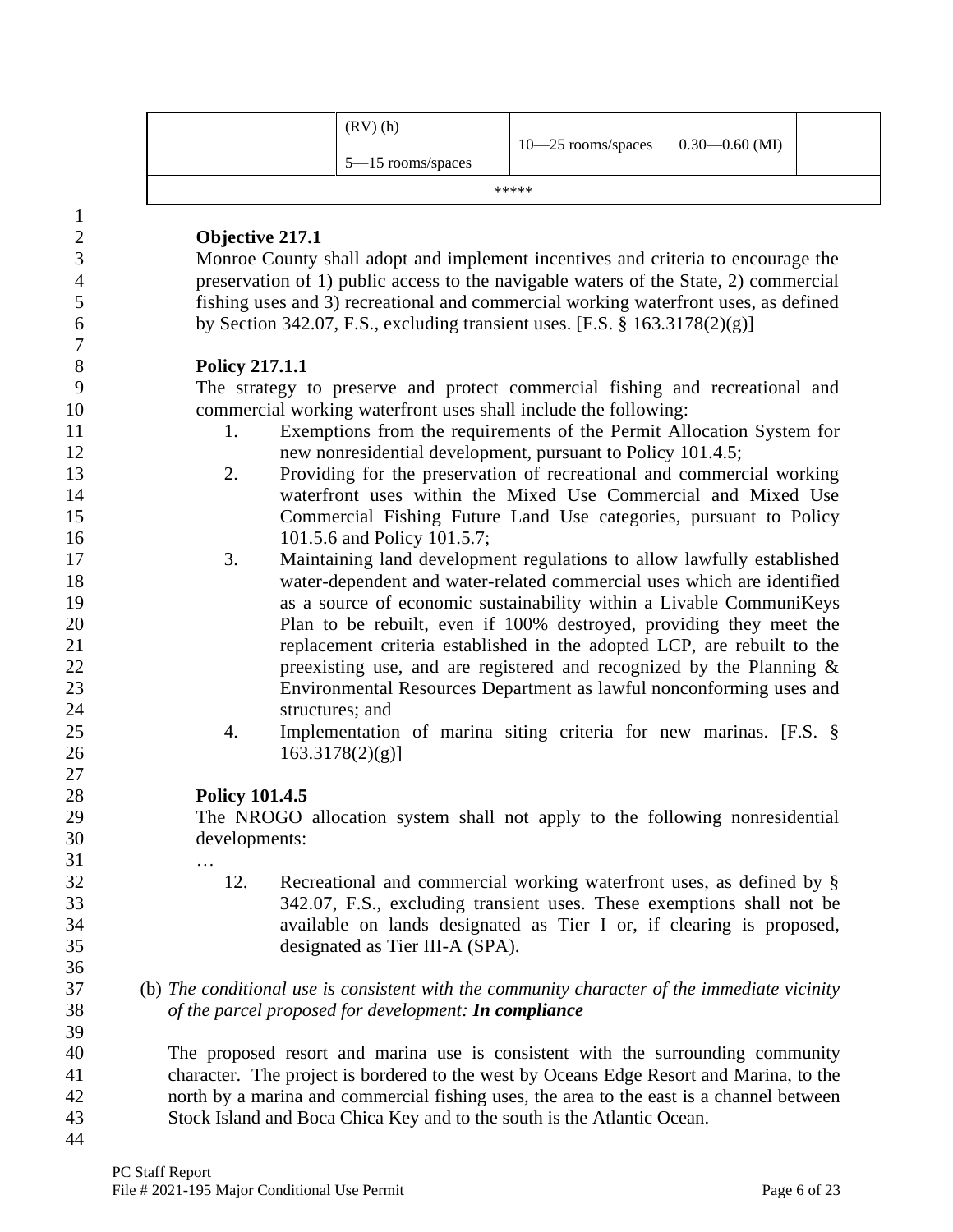(c) *The design of the proposed development minimizes adverse effects, including visual impacts, of the proposed use on adjacent properties*: *In compliance*

 The elevated multifamily dwelling and transient units do not create adverse effects or a visual impact to adjacent property owners.

 (d) *The proposed use will have an adverse impact on the value of surrounding properties: In compliance*

 Staff has no evidence to support or disprove that the proposed development will have an 11 adverse impact on the value of the surrounding properties.

## (e) *The adequacy of public facilities and services, including, but not limited to: Preliminary Concurrency review in compliance. Final Concurrency Review and compliance to be determined at time of building permit(s)*

1. *Transportation/Roadways*:

 A Level 3 traffic study was provided by the applicant. According to the study, the existing approved development on the site generates approximately 1,262 daily trips. The proposed redevelopment of the property will generate a total of 1,249 daily trips. Therefore the proposed redevelopment will result in a reduction of 13 daily trips on the site. Segment 1 currently has sufficient reserve capacity and with this proposed reduction of trips will continue operating at a LOS of C or better.

 It should be pointed out that it was requested by staff to show what the amount of trips generated would be if the permanent market rate dwelling units used as vacation rental units were used as long term rentals or owner occupied. Which they would be permitted to do with the permanent market rate dwelling units. The difference in trips would be an increase of 272 daily trips or a gross total daily trips or a total count of 1,521.

- 32 It is recommended that a condition be included that if the change from transient to long **120 term rentals does transpire that if the reserve capacity is not available then mitigation** 34 would be required at the time of the change from short term rentals to long term rentals **or owner occupied.**
- 2. *Solid Waste*: A letter from Monroe County Solid Waste Management dated September 15, 2021 was provided and indicates no issue.
- 3. *Potable Water*: A letter of coordination with Florida Keys Aqueduct Authority dated September 13, 2021 was submitted with the application.
- 4. *Sanitary Sewer*: The development is required to connect to wastewater.
- 5. *Drainage/Stormwater*: *In compliance*
- See surface water management comments under paragraph (i)11. below.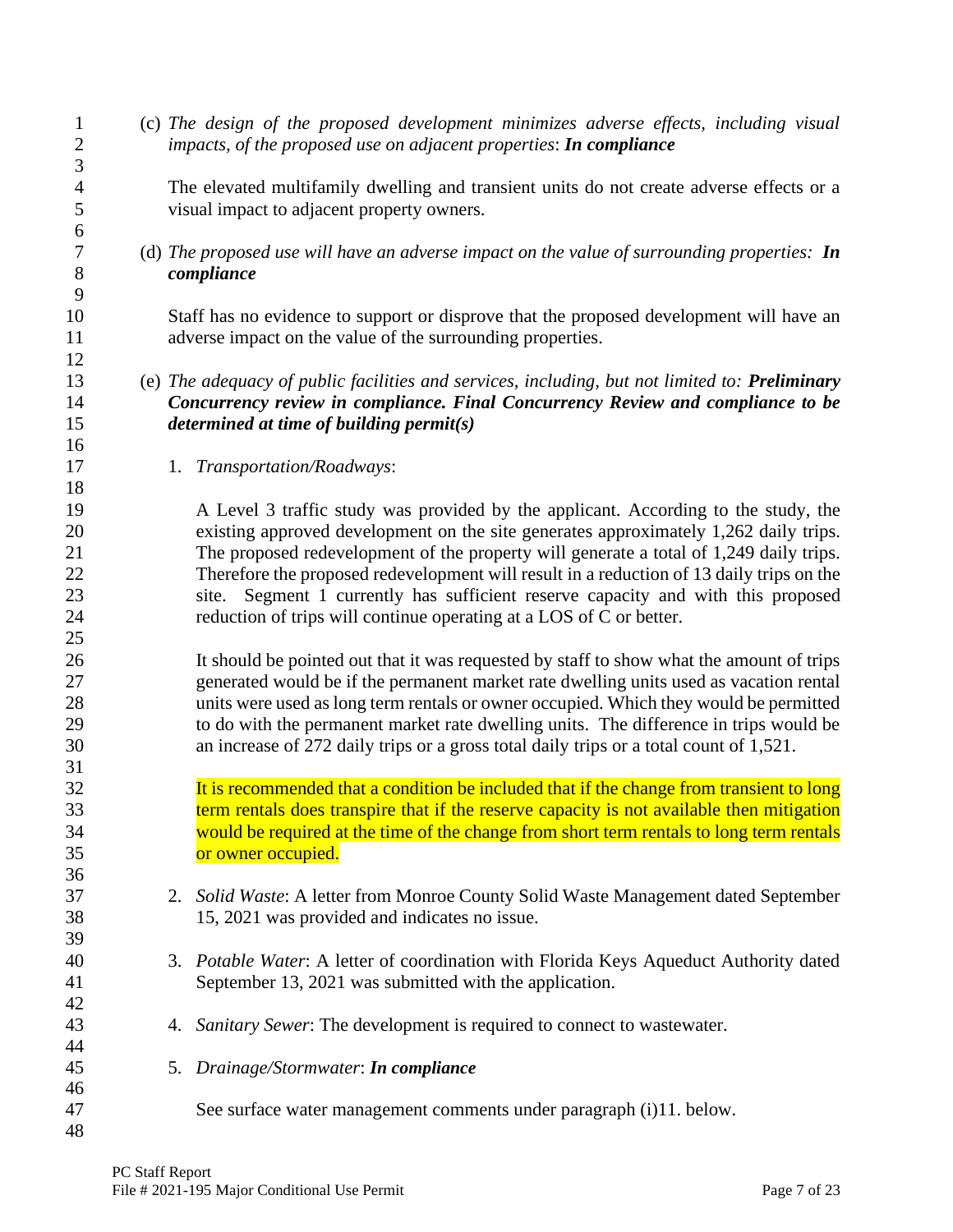- 6. *Schools*: According to the latest County Public Facilities Capacity Report, the capacity for schools is adequate for the Lower Keys.
- 7. *Recreation and Open Space:* According to the latest County Public Facilities Capacity Report, the LOS requirements for recreation and open space is adequate for the Lower Keys.
- (f) *The applicant for conditional use approval has the financial and technical capacity to complete the development as proposed and has made adequate legal provision to guarantee the provision and development of any improvements associated with the proposed development: In compliance*
- Staff has no evidence to support or disprove the applicant's financial and technical capacity.
- (g) *The development will adversely affect a known archaeological, historical, or cultural resource*: *In compliance*

 The proposed redevelopment will not adversely affect a known archaeological, historical, or cultural resource.

- (h) *Public access to public beaches and other waterfront areas is preserved as part of the proposed development: In compliance*
- Public access to public beaches and other waterfront areas are not affected by this project.
- (i) *The proposed use complies with all additional standards imposed on it by the particular provision of this Land Development Code authorizing such use and by all other applicable requirements:*
- 1. Residential Rate of Growth Ordinance (ROGO) (LDC Chapter 138, Article II): *In compliance, subject to approval of the required Major CUP, Transfer of ROGO Exemptions, Transfer of Developments Rights and building permits.*
- 2. Nonresidential Rate of Growth Ordinance (NROGO) (LDC Chapter 138, Article III): *In compliance*

 Consistent with the approved development agreement, the site plan includes at least 200 square feet of commercial retail including convenience retail, food sales, and gifts; and no more that 12,113 square feet of additional commercial retail that may consist of dive shops, boat rentals, gift shops, barber/beauty services, travel agencies, provided that there is no extension signage advertising these amenities to the general public. Any proposed nonresidential floor area subject to NROGO and beyond the 15,371 square feet existing/exempt on site per LDRD dated December 1, 2006 for this project will require an NROGO allocation through the NROGO allocation system.

3. District Purpose (LDC Section 130-34): *In compliance*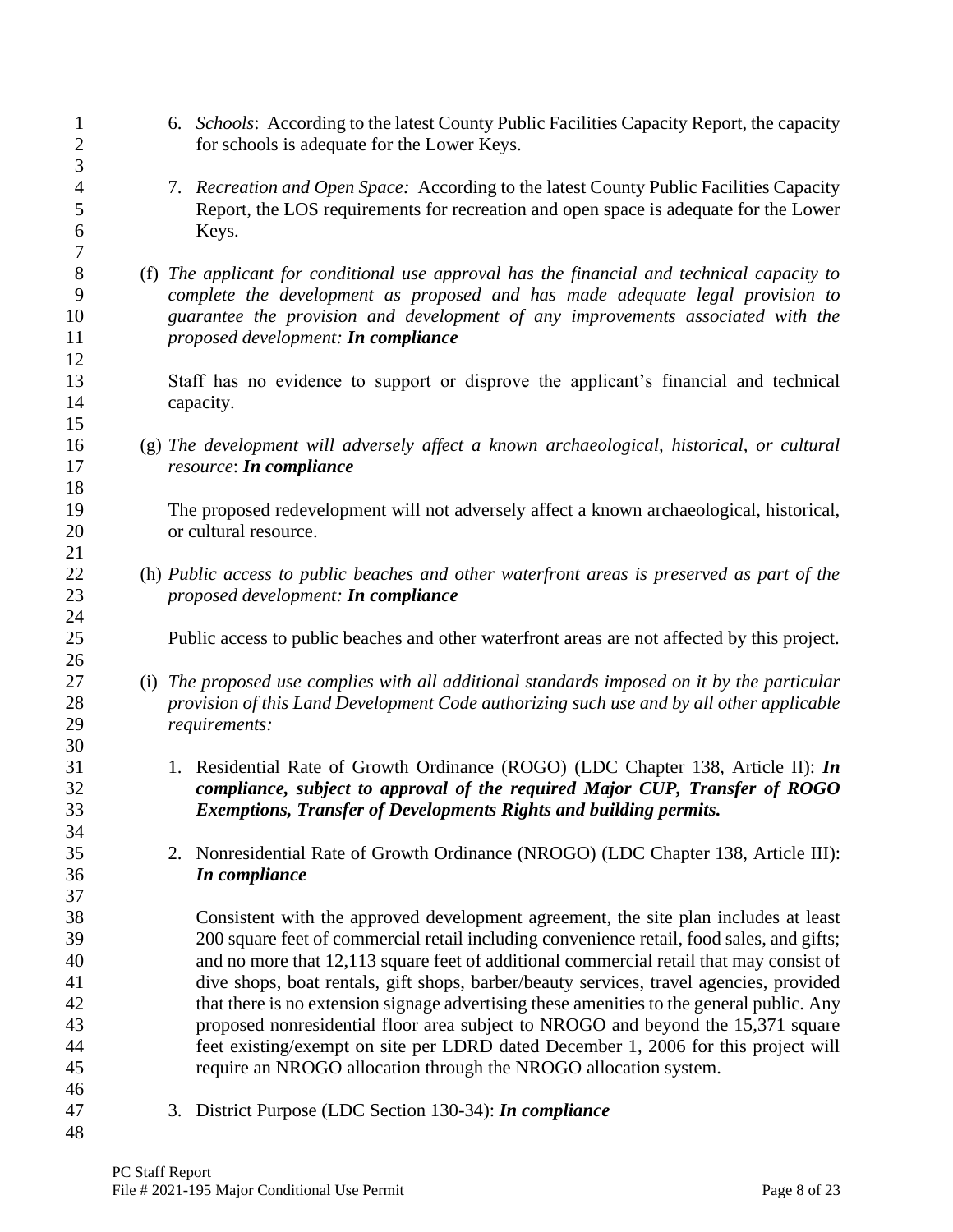| $\mathbf{1}$<br>$\overline{c}$<br>$\mathfrak{Z}$<br>$\overline{4}$ |                | The purpose of the DR district is to establish areas suitable for the development of<br>planned tourist centers providing on-site residential, recreational, commercial and<br>entertainment facilities of a magnitude sufficient to attract visitors and tourists for<br>tenancies of three or more days. Destination resorts are contemplated to contain: |
|--------------------------------------------------------------------|----------------|-------------------------------------------------------------------------------------------------------------------------------------------------------------------------------------------------------------------------------------------------------------------------------------------------------------------------------------------------------------|
| 5<br>6                                                             |                | (1) Single-family homes as of right; or                                                                                                                                                                                                                                                                                                                     |
| 7<br>8<br>9<br>10<br>11                                            |                | (2) One or more resort hotels as the principal use, to use the water-related natural<br>resources of the Keys, and to be located on sites of at least ten gross acres where<br>the location and character of the site and the development itself and amenities are<br>such that off-site impacts will be reduced.                                           |
| 12<br>13                                                           |                | The proposed resort and marina meet the district purpose.                                                                                                                                                                                                                                                                                                   |
| 14<br>15<br>16<br>17                                               |                | 4. Permitted and Conditional Uses (LDC Section 130-81 Destination Resort): In<br>compliance, subject to approval of the requested Major CUP as required pursuant to<br>the approved Development Agreement.                                                                                                                                                  |
| 18<br>19<br>20<br>21                                               |                | Section III.I & J. of the associated Development Agreement requires the developer to<br>provide for the approval of a major conditional use permit.                                                                                                                                                                                                         |
| 22<br>23<br>24                                                     |                | Pursuant to Section 130-81(b) The following uses are permitted as minor conditional<br>uses in the destination resort district, subject to the standards and procedures set forth<br>in chapter 110, article III:                                                                                                                                           |
| 25                                                                 |                | (1) Hotels, provided that:                                                                                                                                                                                                                                                                                                                                  |
| 26<br>27                                                           | a.             | The hotel has restaurant facilities on the premises that will accommodate no less<br>than one-third of all hotel guests at maximum occupancy at a single serving;                                                                                                                                                                                           |
| 28<br>29                                                           | b.             | There are at least two satellite eating and drinking facilities, each accommodating<br>at least 25 persons;                                                                                                                                                                                                                                                 |
| 30<br>31                                                           | $\mathbf{C}$ . | A separate meeting/conference and entertainment area that can also function as a<br>banquet facility;                                                                                                                                                                                                                                                       |
| 32                                                                 | d.             | A lobby that provides 24-hour telephone and reservation service;                                                                                                                                                                                                                                                                                            |
| 33<br>34<br>35<br>36                                               | e.             | Active and passive recreation land-based activities are available, with a minimum<br>of tennis courts or racquetball courts, or a spa/exercise room, provided at the<br>standards given below and at least two additional active and one additional passive<br>recreational facility, including, but not limited to, the following:                         |
| 37                                                                 |                |                                                                                                                                                                                                                                                                                                                                                             |

| <b>Active Recreational Facilities</b>              |               |  |  |  |
|----------------------------------------------------|---------------|--|--|--|
| Tennis court                                       | $1/25$ units  |  |  |  |
| Racquetball court                                  | $1/25$ units  |  |  |  |
| Spa/exercise room, of no less than 500 square feet | $1/150$ units |  |  |  |
| Dance floor                                        | $1/h$ otel    |  |  |  |
| Playfield/playground                               | $1/150$ units |  |  |  |
| Miniature golf course                              | 1/hotel       |  |  |  |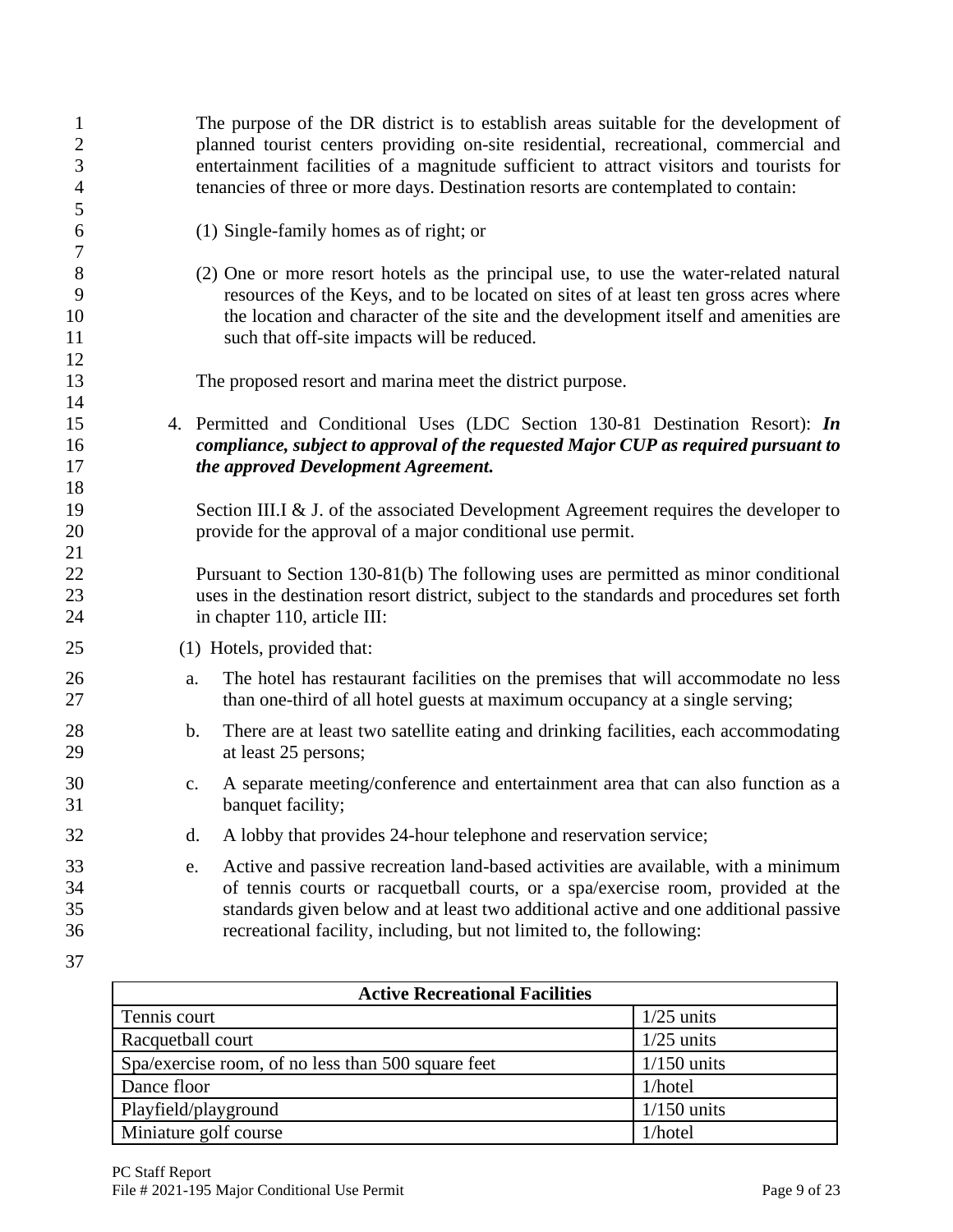|                                                          | Golf course                              |    |    | 1/hotel                                                                                                                                                                                                                                                                                                                                                                                                                                                                                                                                                                                                                                                                                                                                                                                            |               |  |
|----------------------------------------------------------|------------------------------------------|----|----|----------------------------------------------------------------------------------------------------------------------------------------------------------------------------------------------------------------------------------------------------------------------------------------------------------------------------------------------------------------------------------------------------------------------------------------------------------------------------------------------------------------------------------------------------------------------------------------------------------------------------------------------------------------------------------------------------------------------------------------------------------------------------------------------------|---------------|--|
|                                                          | Shuffleboard court, or other court games |    |    | $2/50$ units                                                                                                                                                                                                                                                                                                                                                                                                                                                                                                                                                                                                                                                                                                                                                                                       |               |  |
|                                                          | <b>Fitness course</b>                    |    |    |                                                                                                                                                                                                                                                                                                                                                                                                                                                                                                                                                                                                                                                                                                                                                                                                    | 1/hotel       |  |
|                                                          | <b>Passive Recreational Facilities</b>   |    |    |                                                                                                                                                                                                                                                                                                                                                                                                                                                                                                                                                                                                                                                                                                                                                                                                    |               |  |
|                                                          | Nature trail walk                        |    |    | 1/hotel                                                                                                                                                                                                                                                                                                                                                                                                                                                                                                                                                                                                                                                                                                                                                                                            |               |  |
|                                                          | Game room                                |    |    |                                                                                                                                                                                                                                                                                                                                                                                                                                                                                                                                                                                                                                                                                                                                                                                                    | $1/150$ units |  |
|                                                          | Garden area                              |    |    | 1/hotel                                                                                                                                                                                                                                                                                                                                                                                                                                                                                                                                                                                                                                                                                                                                                                                            |               |  |
|                                                          | Observation area                         |    |    |                                                                                                                                                                                                                                                                                                                                                                                                                                                                                                                                                                                                                                                                                                                                                                                                    | 1/hotel       |  |
|                                                          |                                          |    |    | Other uses may be substituted for these with the written approval of the director of planning<br>stating the standards used and the manner in which guests will be served by such facilities.<br>The director of planning shall base his decision on generally accepted industry standards for<br>comparable destination resorts;                                                                                                                                                                                                                                                                                                                                                                                                                                                                  |               |  |
| 1                                                        |                                          |    |    |                                                                                                                                                                                                                                                                                                                                                                                                                                                                                                                                                                                                                                                                                                                                                                                                    |               |  |
| $\overline{c}$                                           |                                          | f. |    | Active and passive water-oriented recreational facilities are available, a minimum                                                                                                                                                                                                                                                                                                                                                                                                                                                                                                                                                                                                                                                                                                                 |               |  |
| 3                                                        |                                          |    |    | of a swimming pool, or swimming areas, at the rate of seven square feet of water                                                                                                                                                                                                                                                                                                                                                                                                                                                                                                                                                                                                                                                                                                                   |               |  |
| $\overline{4}$                                           |                                          |    |    | surface (excluding hot tubs and Jacuzzi) per hotel room (this requirement may be                                                                                                                                                                                                                                                                                                                                                                                                                                                                                                                                                                                                                                                                                                                   |               |  |
| 5<br>6                                                   |                                          |    |    | converted to linear feet of shoreline swimming area at a ratio of one linear foot of<br>beach per seven square feet of required water surface);                                                                                                                                                                                                                                                                                                                                                                                                                                                                                                                                                                                                                                                    |               |  |
| 7                                                        |                                          | g. |    | Access to U.S. 1 is by way of:                                                                                                                                                                                                                                                                                                                                                                                                                                                                                                                                                                                                                                                                                                                                                                     |               |  |
| 8                                                        |                                          |    | 1. | An existing curb cut;                                                                                                                                                                                                                                                                                                                                                                                                                                                                                                                                                                                                                                                                                                                                                                              |               |  |
|                                                          |                                          |    |    |                                                                                                                                                                                                                                                                                                                                                                                                                                                                                                                                                                                                                                                                                                                                                                                                    |               |  |
| 9                                                        |                                          |    | 2. | A signalized intersection; or                                                                                                                                                                                                                                                                                                                                                                                                                                                                                                                                                                                                                                                                                                                                                                      |               |  |
| 10<br>11                                                 |                                          |    | 3. | A curb cut that is separated from any other curb cut on the same side of U.S.<br>1 by at least 400 feet;                                                                                                                                                                                                                                                                                                                                                                                                                                                                                                                                                                                                                                                                                           |               |  |
| 12<br>13                                                 |                                          | h. |    | Each hotel establishes and maintains shuttle transport services to airports and tourist<br>attractions to accommodate ten percent of the approved floor area in guest rooms;                                                                                                                                                                                                                                                                                                                                                                                                                                                                                                                                                                                                                       |               |  |
| 14<br>15<br>16<br>17<br>18                               |                                          | i. |    | On-site employee housing living space is provided in an amount equal to ten percent<br>of the approved floor area in guest rooms; and such housing shall be of any of the<br>following types: dormitory, studio, one bedroom, two bedrooms and shall be in<br>addition to the approved hotel density and shall be used exclusively by employees<br>qualifying under the employee housing provisions elsewhere in this chapter; and                                                                                                                                                                                                                                                                                                                                                                 |               |  |
| 19<br>20<br>21<br>22<br>23<br>24<br>25<br>26<br>27<br>28 |                                          | j. |    | Commercial retail is provided at a minimum of 200 square feet to include<br>convenience retail, food sales and gifts in one or more sites, excluding restaurants<br>as required by subsection $(b)(1)$ of this section, and in addition one and 1.3 square<br>feet commercial retail per each guest room greater than 150 rooms. Additional<br>commercial retail may be provided subject to the floor area ratio limitations of this<br>chapter. Commercial retail may consist of dive shops, boat rentals, gift shops,<br>barber/beauty services, travel agencies, provided that there is no extension signage<br>advertising these amenities to the general public. Water-related services and<br>activities shall be located immediately proximate to the water unless otherwise<br>prohibited. |               |  |
| 29                                                       | (c)                                      |    |    | The following uses are permitted as major conditional uses in the destination resort                                                                                                                                                                                                                                                                                                                                                                                                                                                                                                                                                                                                                                                                                                               |               |  |

district, subject to the standards and procedures set forth in chapter 110, article III: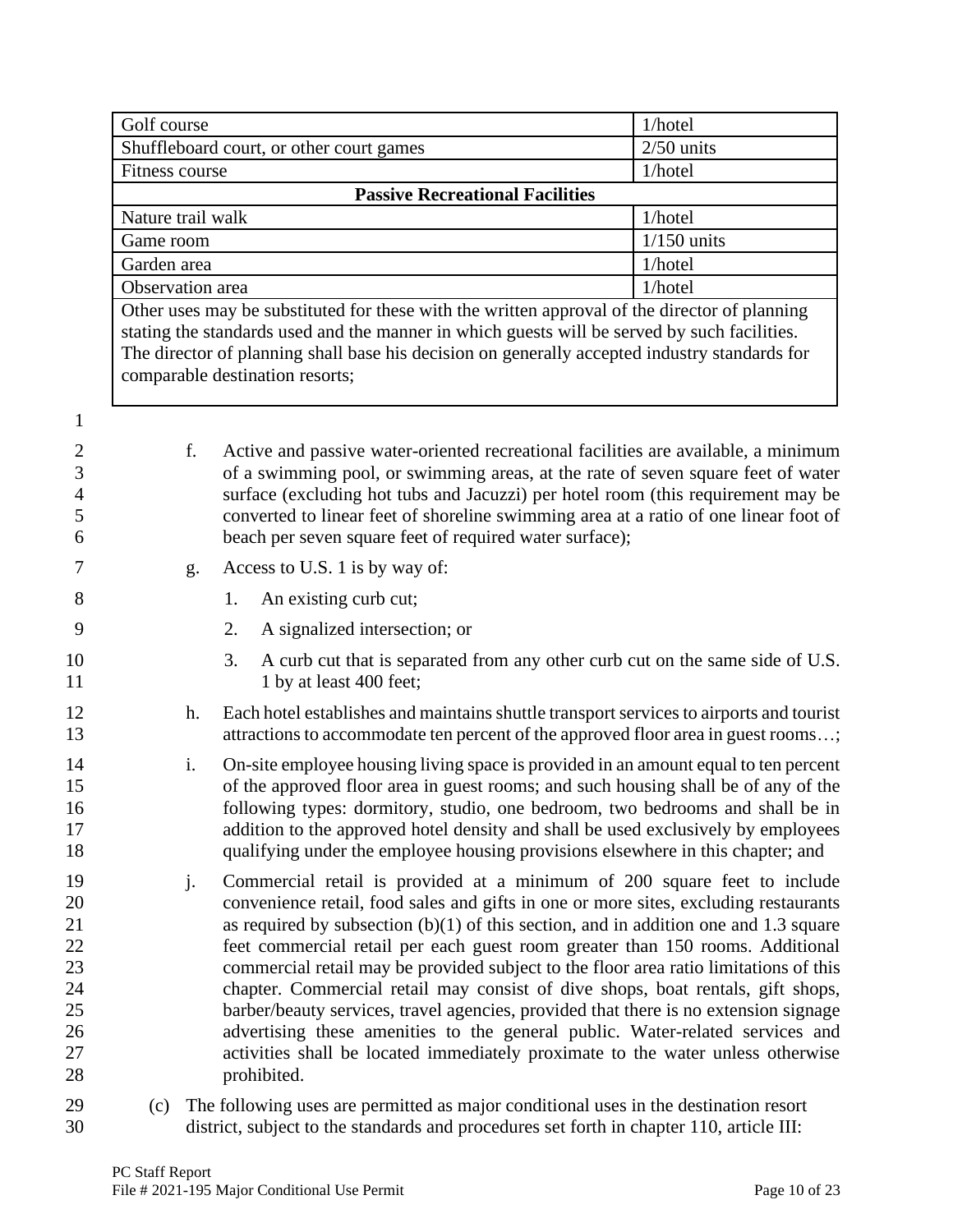| $\mathbf{1}$             | (1) |                | Marinas, provided that:                                                                                                                                                                                                                                           |
|--------------------------|-----|----------------|-------------------------------------------------------------------------------------------------------------------------------------------------------------------------------------------------------------------------------------------------------------------|
| $\overline{c}$<br>3<br>4 |     | a.             | There are a minimum of seven boat slips, but the total number of boats<br>stored on-site or elsewhere for guests or employees shall be no greater<br>than one per hotel room;                                                                                     |
| 5<br>6                   |     | $\mathbf b$ .  | The parcel for development has access to water at least four feet below<br>mean sea level at mean low tide;                                                                                                                                                       |
| 7<br>8                   |     | $\mathbf{c}$ . | The sale of goods and services is limited to fuel, food, boating, and sport<br>fishing products;                                                                                                                                                                  |
| 9                        |     | d.             | All boat storage shall be confined to wet slips or enclosed dry storage;                                                                                                                                                                                          |
| 10<br>11<br>12<br>13     |     | e.             | All storage areas are screened from adjacent uses by a solid fence, wall, or<br>hedge of at least six feet in height; and elevated racks, frames, or<br>structures shall be enclosed on at least three sides from the ground to the<br>highest point of the roof; |
| 14<br>15<br>16           |     | f.             | Each nonwaterside perimeter setback of the parcel proposed for<br>development must have a class C bufferyard within a side yard setback of<br>ten feet; and                                                                                                       |
| 17                       |     | g.             | Live-aboard vessels are prohibited;                                                                                                                                                                                                                               |
| 18<br>19                 | (2) |                | Attached and detached dwellings, designated as employee housing as provided for<br>in section 139, provided that:                                                                                                                                                 |
| 20<br>21                 |     | a.             | They are built for and occupied by employees of the destination resort<br>facilities;                                                                                                                                                                             |
| 22<br>23                 |     | $\mathbf b$ .  | The total area is no less that ten percent of the approved floor area in guest<br>rooms of the resort/hotels within the development;                                                                                                                              |
| 24<br>25<br>26           |     | $\mathbf{c}$ . | The structures are designed and located so that they are visually<br>compatible with established residential development within 250 feet of the<br>parcel proposed for development; and                                                                           |
| 27<br>28                 |     | d.             | The parcel proposed for development is separated from any established<br>residential use by a class C bufferyard;                                                                                                                                                 |
| 29                       | (3) |                | Attached dwelling units;                                                                                                                                                                                                                                          |
| 30<br>31<br>32<br>33     |     |                | The proposed resort, includes attached dwelling units and is an existing marina<br>requiring the review of the proposal as a major conditional use permit.                                                                                                        |
| 34<br>35                 | 5.  |                | Land Use Intensities (LDC Chapter 130, Article V): In compliance                                                                                                                                                                                                  |
| 36<br>37                 |     |                | Density and Intensity Analysis                                                                                                                                                                                                                                    |
| 38                       |     |                | No structure or land in the County shall be developed, used or occupied at an intensity                                                                                                                                                                           |
| 39<br>40                 |     |                | or density greater than the standards set out in LDC Chapter 130, Article V. The County<br>LDC allows permanent market rate dwelling units for maximum net at 18 dwelling                                                                                         |
| 41                       |     |                | units per buildable acre for DR pursuant to LDC Section 130-157. The LDC allows                                                                                                                                                                                   |
| 42                       |     |                | transient density for maximum net at 25 dwelling units per acre for DR pursuant to                                                                                                                                                                                |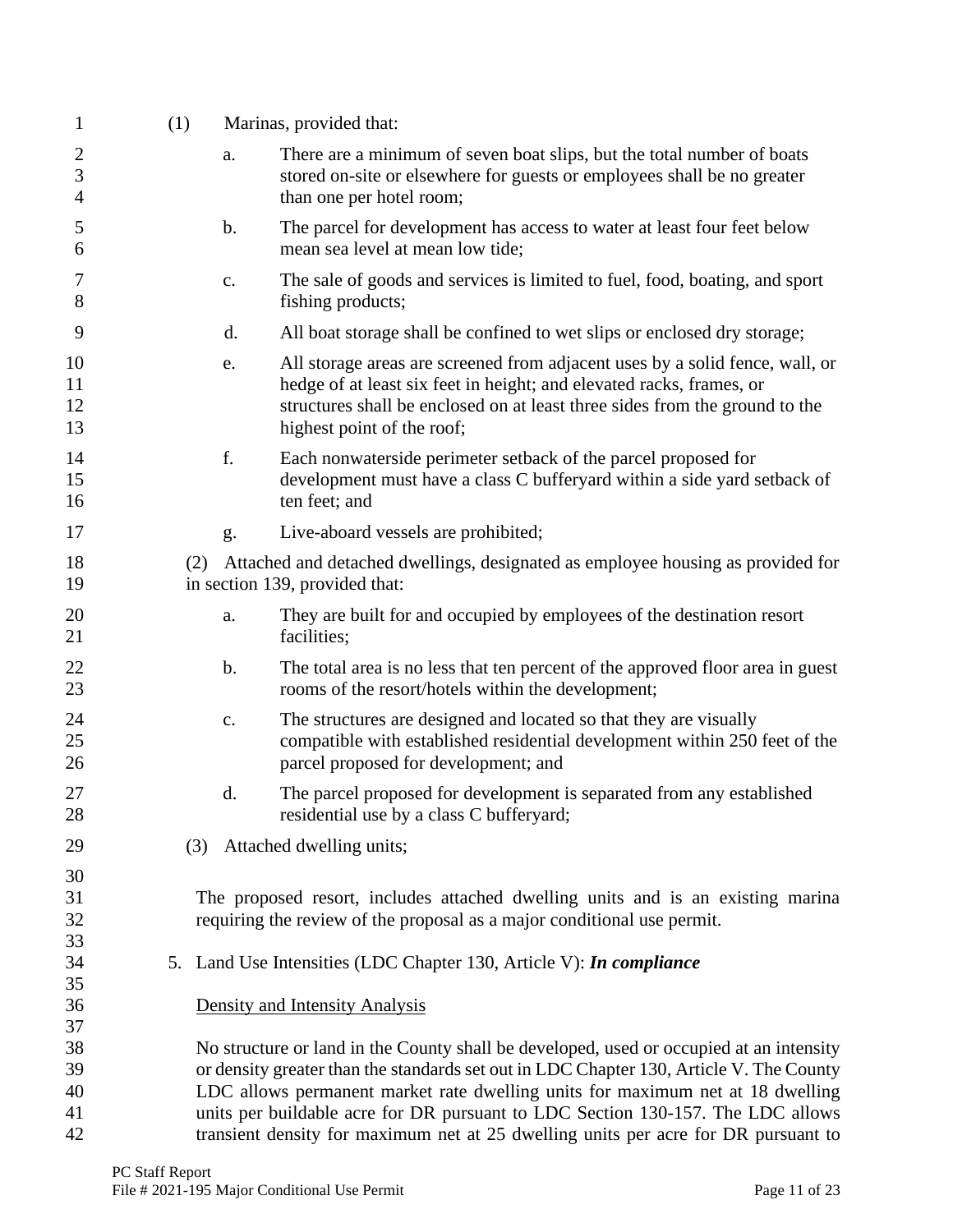| $\mathbf{1}$<br>$\mathbf{2}$<br>3 | LDC Section 130-162. And, the LDC allows for a maximum floor area ratio of 0.25 for<br>commercial and marina use with DR pursuant to LDC Section 130-164. |                                                                                              |              |         |             |           |
|-----------------------------------|-----------------------------------------------------------------------------------------------------------------------------------------------------------|----------------------------------------------------------------------------------------------|--------------|---------|-------------|-----------|
| $\overline{\mathcal{A}}$          | The Development Agreement Section III. Agreement Requirements H.2.a. states the                                                                           |                                                                                              |              |         |             |           |
| 5                                 | following:                                                                                                                                                |                                                                                              |              |         |             |           |
| 6                                 | The Property is recognized as having maximum net density for permanent residential                                                                        |                                                                                              |              |         |             |           |
| $\tau$                            | uses only. The Parties agree to limit the permanent residential maximum net density                                                                       |                                                                                              |              |         |             |           |
| $8\,$                             | recognized to One Hundred Seven (107) market rate dwelling units, plus Three (3)                                                                          |                                                                                              |              |         |             |           |
| 9                                 | permanent affordable dwelling units. Transient density shall be limited to Forty One                                                                      |                                                                                              |              |         |             |           |
| 10                                | (41) transient units, and will require a total of 62 transient TDRs, or 36 permanent                                                                      |                                                                                              |              |         |             |           |
| 11                                | market rate TDRs, or a combination of both, to be transferred to the Property pursuant                                                                    |                                                                                              |              |         |             |           |
| 12                                | to the TDR process per the Monroe County Code prior to development of any transient                                                                       |                                                                                              |              |         |             |           |
| 13                                | units. Nonresidential uses (excluding existing boat barns) shall be limited to 12,113                                                                     |                                                                                              |              |         |             |           |
| 14                                | square feet of floor area. This maximum development potential (107 permanent                                                                              |                                                                                              |              |         |             |           |
| 15                                | dwelling units, 3 permanent affordable dwelling units, 41 transient units, 12,113 sf of                                                                   |                                                                                              |              |         |             |           |
| 16                                | nonresidential floor area, and maintenance of existing boat barn(s)) shall be considered                                                                  |                                                                                              |              |         |             |           |
| 17                                | 100% of the cumulative development potential on the site.                                                                                                 |                                                                                              |              |         |             |           |
| 18                                |                                                                                                                                                           |                                                                                              |              |         |             |           |
| 19                                | LDC Section 101-1 defines the following relevant terms:                                                                                                   |                                                                                              |              |         |             |           |
| 20                                |                                                                                                                                                           |                                                                                              |              |         |             |           |
| 21                                |                                                                                                                                                           | Density, maximum net means the maximum number of dwelling units or                           |              |         |             |           |
| 22                                |                                                                                                                                                           | rooms/spaces which may be permitted to be developed per buildable acre, with the             |              |         |             |           |
| 23                                |                                                                                                                                                           | use of Transferable Development Rights (TDRs) or for affordable housing.                     |              |         |             |           |
| 24                                |                                                                                                                                                           |                                                                                              |              |         |             |           |
| 25                                |                                                                                                                                                           | <i>Intensity</i> means an objective measurement of the magnitude of nonresidential use       |              |         |             |           |
| 26                                |                                                                                                                                                           | on a site. Intensity is measured and expressed as a floor area ratio (FAR) (see              |              |         |             |           |
| 27                                |                                                                                                                                                           | definition of Floor Area Ratio).                                                             |              |         |             |           |
| $28\,$                            |                                                                                                                                                           |                                                                                              |              |         |             |           |
| 29                                |                                                                                                                                                           | <i>Floor area ratio (FAR)</i> means the total floor area of the building(s) and/or any other |              |         |             |           |
| 30                                |                                                                                                                                                           | covered and enclosed structure(s) on a site divided by the gross area of the site.           |              |         |             |           |
| 31                                |                                                                                                                                                           | FAR is the measurement of the intensity of building development on a site.                   |              |         |             |           |
| 32                                |                                                                                                                                                           |                                                                                              |              |         |             |           |
| 33                                |                                                                                                                                                           | Net buildable area means that portion of a parcel of land that is developable and is         |              |         |             |           |
| 34                                | not required open space.                                                                                                                                  |                                                                                              |              |         |             |           |
| 35                                |                                                                                                                                                           |                                                                                              |              |         |             |           |
| 36                                | Density and intensity permitted under DR following the current LDC for uses proposed:                                                                     |                                                                                              |              |         |             |           |
|                                   | Land Use                                                                                                                                                  | FAR /                                                                                        | Size of Site | Max     | Proposed    | Potential |
|                                   |                                                                                                                                                           | Density                                                                                      |              | Allowed | by CUP      | Used      |
|                                   | Roat Rarne                                                                                                                                                | $N/\Delta$                                                                                   | 570 461 SE   | N/A     | $122064$ SE | $0.0\%$ * |

| <b>Boat Barns</b><br>(Light Industrial)                                                          | N/A      | 570,461 SF | N/A        | 122,064 SF   0.0 %*<br>Less boat barn<br>66733 |      |
|--------------------------------------------------------------------------------------------------|----------|------------|------------|------------------------------------------------|------|
| <b>Commercial Retail</b><br>(Low-intensity)<br>Floor area from last approved<br>deviation P11-07 | 0.25 FAR | 570,461 SF | 142,615 SF | 12,113 SF                                      | 8.5% |
|                                                                                                  |          |            |            |                                                |      |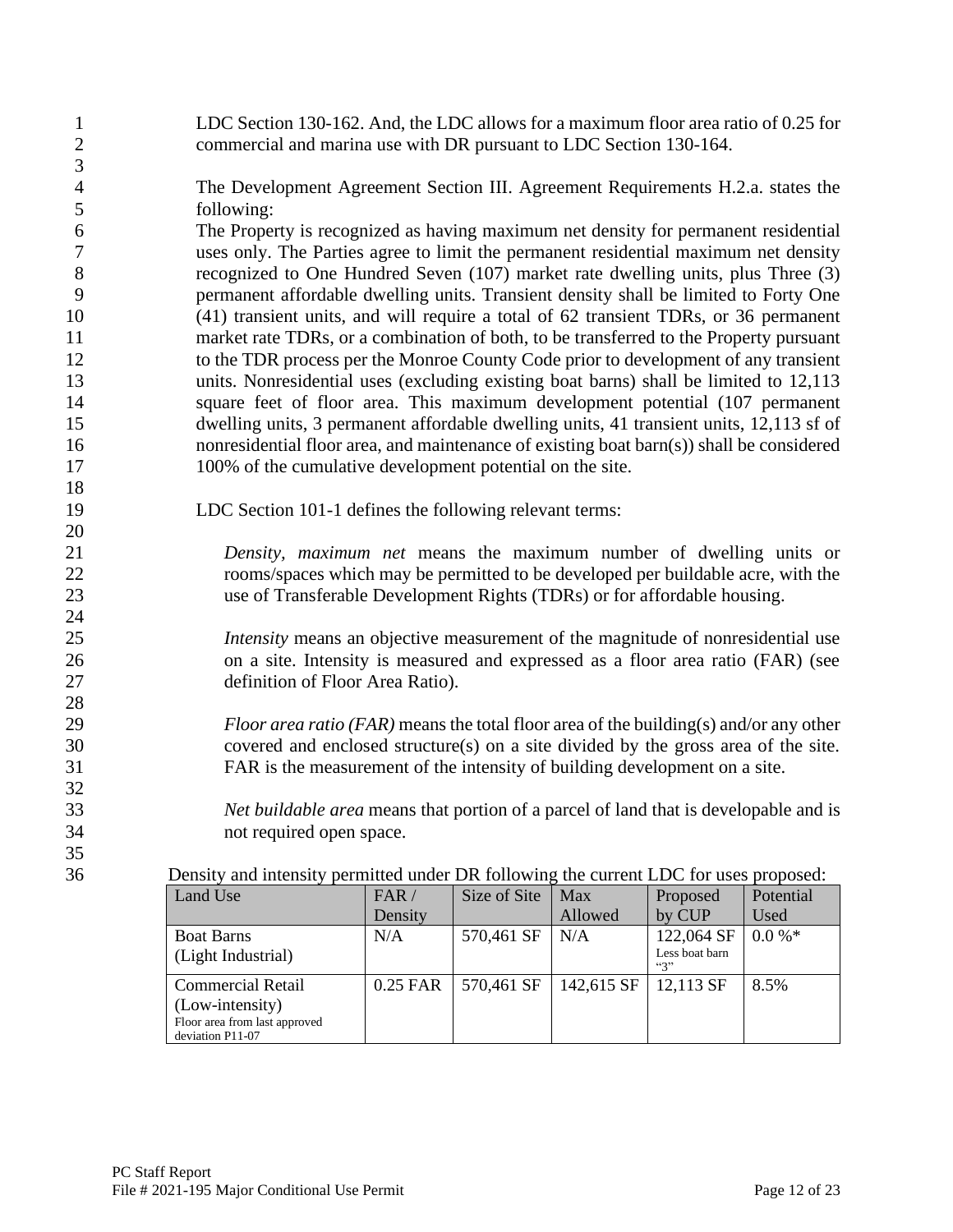|                   | <b>Permanent Residential</b>                                                                                                                                                            | Allocated           | 13.1 acres | 13 DU       |              | $100\%$ per  |
|-------------------|-----------------------------------------------------------------------------------------------------------------------------------------------------------------------------------------|---------------------|------------|-------------|--------------|--------------|
|                   | (Market-Rate)                                                                                                                                                                           | 1 DU/acre           |            | (allocated) |              | D.A.         |
|                   |                                                                                                                                                                                         |                     |            |             | 107 units    |              |
|                   |                                                                                                                                                                                         | Max Net             | 10.5       | 189 units   |              |              |
|                   |                                                                                                                                                                                         | 18 DU/              | buildable  | (max net,)  |              |              |
|                   |                                                                                                                                                                                         | buildable           | acres      |             |              |              |
|                   |                                                                                                                                                                                         | acre<br><b>TDRs</b> |            | 107 max     |              |              |
|                   |                                                                                                                                                                                         | required            |            | per D.A.    |              |              |
|                   |                                                                                                                                                                                         |                     |            |             |              |              |
|                   | <b>Permanent Residential</b>                                                                                                                                                            | Max Net             | 13.1 acres | 189 units   | 3 units      | $1.6 \%$ *** |
|                   | $(Affordable)**$                                                                                                                                                                        | 18 DU/              | 10.5       |             |              |              |
|                   |                                                                                                                                                                                         | buildable           | buildable  | Deed        |              |              |
|                   |                                                                                                                                                                                         | acre                | acres      | restricted  |              |              |
|                   |                                                                                                                                                                                         |                     |            | affordable  |              |              |
|                   | <b>Transient Residential</b>                                                                                                                                                            | Allocated           | 13.1 acres | 131 rooms   | 41 rooms     | 100%****     |
|                   | (Hotel Rooms)                                                                                                                                                                           | 10 rooms/           |            |             |              | Requires     |
|                   |                                                                                                                                                                                         | acre                |            | 41 max      |              | 62 TDRs      |
|                   |                                                                                                                                                                                         |                     |            | per D.A.    |              | per DA       |
|                   |                                                                                                                                                                                         |                     |            | with        |              | Section      |
|                   |                                                                                                                                                                                         |                     |            | <b>TDRs</b> |              | III.H.2.a.   |
|                   |                                                                                                                                                                                         |                     |            |             | <b>TOTAL</b> | $N/A - see$  |
|                   | $\ast$                                                                                                                                                                                  |                     |            |             |              | D.A.         |
| $\mathbf{1}$<br>C | The total floor area of the existing boat barns does not exceed 50 percent of the net<br>buildable area. Therefore, the floor area is not considered non-residential floor area and not |                     |            |             |              |              |

2 buildable area. Therefore, the floor area is not considered non-residential floor area and not subject to FAR under the regulations at the time these boat barns were approved. 3 subject to FAR under the regulations at the time these boat barns were approved.<br>4 <sup>\*\*</sup> The site may utilize maximum net density for the affordable residential dwell

<sup>\*\*</sup> The site may utilize maximum net density for the affordable residential dwelling units<br>5 without the use of TDRs pursuant to LDC Sec.139-1(b)(2). 5 without the use of TDRs pursuant to LDC Sec.139-1(b)(2).<br>6 \*\*\* Affordable units do not count against nonresidential intens

- <sup>\*\*\*</sup> Affordable units do not count against nonresidential intensity, pursuant to LDC Sec.139-<br>1(b)(5). And the total maximum net density of any such parcel shall not exceed 25 dwelling  $1(b)(5)$ . And the total maximum net density of any such parcel shall not exceed 25 dwelling 8 units per buildable acre for hotel/motel rooms or spaces and affordable or employee<br>9 housing combined. In no case shall hotel/motel rooms or spaces exceed the maximum housing combined. In no case shall hotel/motel rooms or spaces exceed the maximum 10 allocated density (without the use of TDRs) or the maximum net density (with the use of 11 TDRs) set forth in section 130-162. In no case shall affordable or employee housing exceed 12 the maximum net density as set forth in section 130-157.
- 13 \*\*\*\* Requires 62 transient TDRs, or 36 permanent market rate TDRs, or a combination of both, 14 to be transferred to the Property pursuant to the TDR process per the Monroe County Code 15 prior to development of any transient units per DA Section III.H.2.a.

17 6. Required Open Space (LDC Sections 118-4; 118-12; 130-157; 130-162; & 130-164): 18 *In Compliance*

20 In the DR district, the required open space ratio (OSR) is a minimum of 0.20 or 20%. According to the site plan submitted with this application, the property consists of 592,782 square feet of gross area. Therefore, 118,556 square feet is required to remain as open space. According to the site plan submitted with this application, Sheet AS100, 61% or 363,853 square feet of open space is being provided.

26 LDC Section 101-1 defines the following relevant term: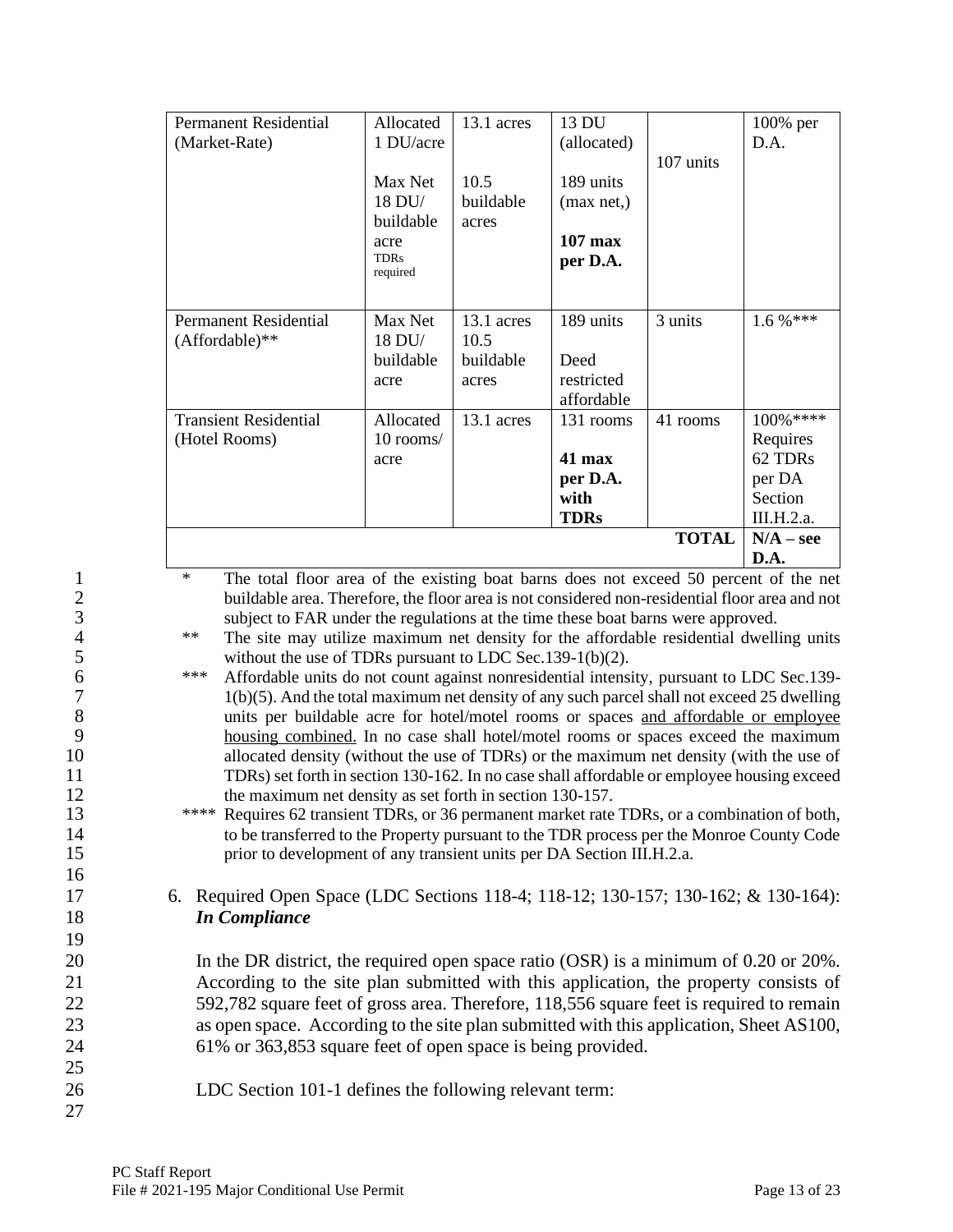*Open space* means (in relation to open space ratio calculations) that portion of any parcel or area of land or water that is required to be maintained such that the area within its boundaries is open and unobstructed from the ground to the sky (This definition is not intended to exclude vegetation from required open space).

7. Required Setbacks (LDC Sections 118-12, 131-1 & 131-3): *In compliance*

In the DR District, the required non-shoreline setbacks are as follows:

| Land Use District/<br>Land Use | Primary<br>$\hat{t}$ .) | Secondary Primary Secondary<br>Front Yard   Front Yard   Side Yard   Side Yard<br>$(\hat{t}t)$ | $(\ddot{t}$ .) | $(\hat{t}t)$ | Rear<br>Yard<br>(ft.) |
|--------------------------------|-------------------------|------------------------------------------------------------------------------------------------|----------------|--------------|-----------------------|
| Urban Residential<br>(UR)      | 50                      | 25                                                                                             | 20             | 15           | 30                    |

 The proposed site plan is shown to be in compliance with the required non-shoreline setbacks.

8. Wetland Setback (LDC Section 118-10): *Not Applicable*

 There are no wetlands (other than fringing mangroves along the shoreline) within the proposed development footprint.

9. Shoreline Setback (LDC Section 118-12): *Not in compliance*

 As noted previously, the western shoreline is an open water shoreline not adjacent to manmade canals, channels, or basins, which has been altered by the legal placement of fill where no mangrove fringe of at least ten feet in width exists. Therefore, in 23 accordance with Section 118-12(b)(4)b, the principal shoreline setback for the project is, at least 30 feet from the MHW line, provided that native vegetation exists or is planted and maintained in a ten-foot width across the entire shoreline as approved by 26 the County Biologist, and is placed under a grant of conservation easement running in favor of the County; otherwise the setback shall be 50 feet as measured from the MHW line.**. The required planted buffer and conservation easement are not depicted on the plans.**

 In addition to the principal structure setbacks above, accessory structures, other than docks and erosion control structures, shall be set back at least half the distance of the setback required for the principal structure, or 15 feet, whichever is greater, as measured from the MHW line, and shall be located in upland areas. **Portions of the parking lot encroach inside the minimum 15' setback.**

- 10. Maximum Height (LDC Section 130-187): *Compliance to be determined at time of building permit, a topographic survey showing crown of road to be measured from for height is required to confirm compliance.*
- Pursuant to the Development Agreement the height of any new residential structure associated with the redevelopment of the SIHYC shall not exceed 40 feet from grade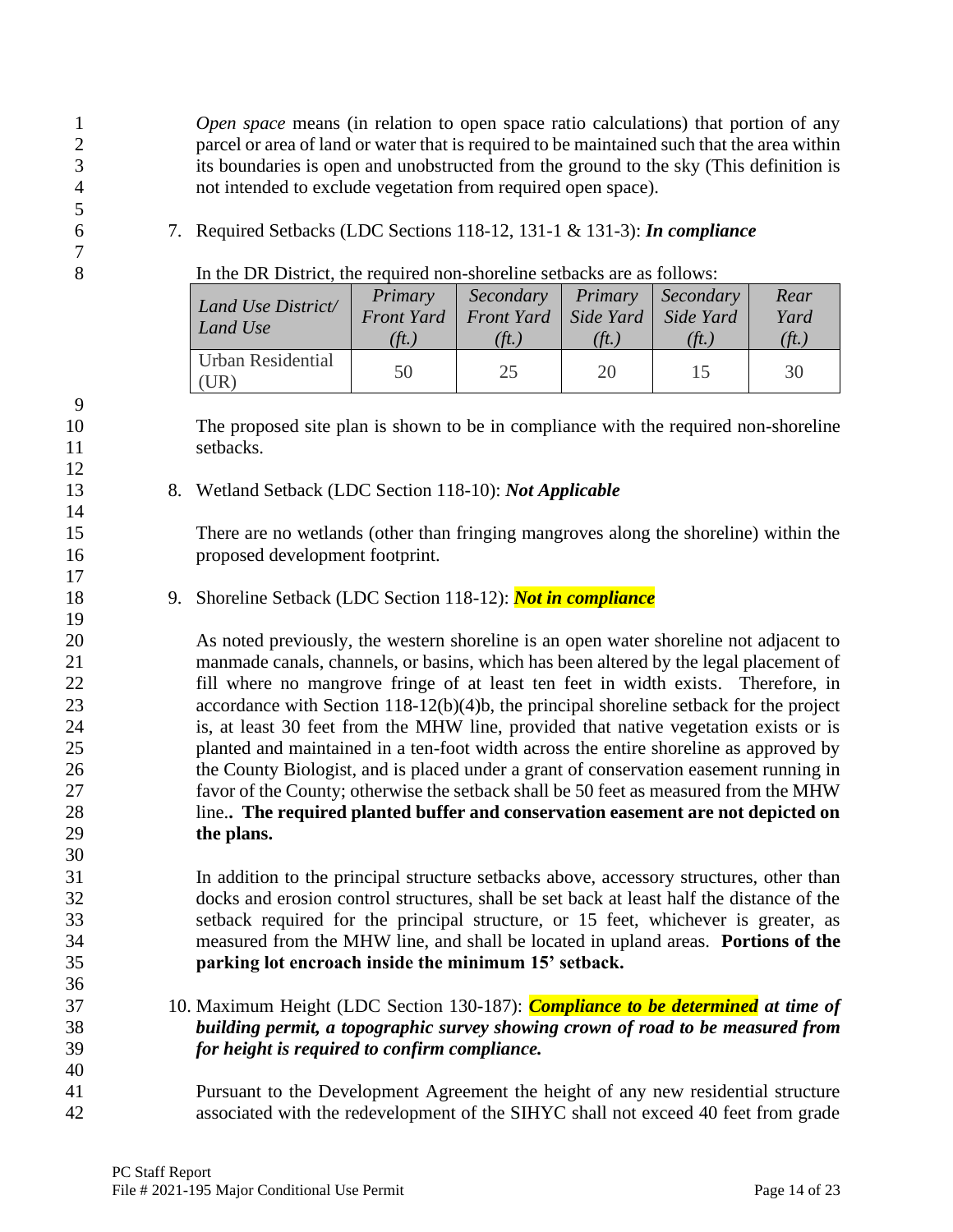| $\mathbf{1}$<br>$\mathbf{2}$ | except as allowed by Section 131-2 of the Monroe County Code. No residential<br>structure with more than 2 habitable floors is permitted to exceed 35 feet. |
|------------------------------|-------------------------------------------------------------------------------------------------------------------------------------------------------------|
| $\mathfrak{Z}$               |                                                                                                                                                             |
| $\overline{4}$               | The height of the structures is being measured from future construction of the road with                                                                    |
| 5                            | a proposed crown of road grade of 9.50 NGVD.                                                                                                                |
| 6<br>$\boldsymbol{7}$        | Per LDC Sec. 101-1 Height means "the vertical distance between grade and the highest                                                                        |
| $8\,$                        | part of any structure, including mechanical equipment, but excluding the following:                                                                         |
| 9                            | chimneys; spires and/or steeples on structures used for institutional and/or public uses                                                                    |
| 10                           | only; radio and/or television antenna, flagpoles; solar apparatus; utility poles and/or                                                                     |
| 11                           | transmission towers; and certain antenna supporting structures with attached antenna                                                                        |
| 12                           | and/or collocations as permitted in Chapter 146. However, in no event shall any of the                                                                      |
| 13                           | exclusions enumerated in this definition be construed to permit any habitable or usable                                                                     |
| 14                           | space to exceed the applicable height limitations. In the case of airport districts, the                                                                    |
| 15                           | height limitations therein shall be absolute and the exclusions enumerated in this                                                                          |
| 16                           | definition shall not apply.                                                                                                                                 |
| 17                           |                                                                                                                                                             |
| 18                           | 11. Surface Water Management Criteria (LDC Section 114-3): In compliance                                                                                    |
| 19                           |                                                                                                                                                             |
| 20                           | The stormwater management plans were deemed complete in October, 2021. Therefore                                                                            |
| 21                           | the subject plans have been reviewed for compliance with the 2016 LDC requirements                                                                          |
| $22\,$                       | for stormwater management. The calculations on the revised Conceptual Drainage                                                                              |
| 23                           | Plan (Sheet C-2 revision dated May 4, 2022 by Perez Engineering & Development,                                                                              |
| 24                           | Inc.) meet the water quantity and water quality criteria of Chapter 114-3.                                                                                  |
| 25                           |                                                                                                                                                             |
| 26                           | 12. Wastewater Treatment Criteria (LDC Section 114-4): In Compliance                                                                                        |
| 27                           |                                                                                                                                                             |
| 28<br>29                     | The development is required to connect to central sewer.                                                                                                    |
|                              |                                                                                                                                                             |
|                              |                                                                                                                                                             |
| 30                           | 13. Fences (LDC Section 114-13): Compliance to be Determined                                                                                                |
| 31                           |                                                                                                                                                             |
| 32                           | All fencing must comply with LDC Section 114-13. Fencing location is shown on the                                                                           |
| 33                           | site plan, but no detail was provided to determine the height and type of fencing.                                                                          |
| 34                           |                                                                                                                                                             |
| 35                           | 14. Floodplain Management (LDC Chapter 122): <i>Compliance to be Determined</i>                                                                             |
| 36                           |                                                                                                                                                             |
| 37<br>38                     | The site is designated within AE-9 and AE-10 flood zone on the Federal Emergency                                                                            |
| 39                           | Management Agency (FEMA) flood insurance rate maps.                                                                                                         |
| 40                           | 15. Energy Conservation Standards (LDC Section 114-45): In compliance                                                                                       |
| 41                           |                                                                                                                                                             |
| 42                           | 16. Potable Water Conservation Standards (LDC Section 114-46): In compliance                                                                                |
| 43                           |                                                                                                                                                             |
| 44                           | 17. Environmental Design Criteria and Mitigation Standards (LDC Sections 118-6, 118-7)                                                                      |
| 45                           | & $118-8$ : In compliance                                                                                                                                   |
| 46<br>47                     | The proposed development does not impact native plant communities and meets the                                                                             |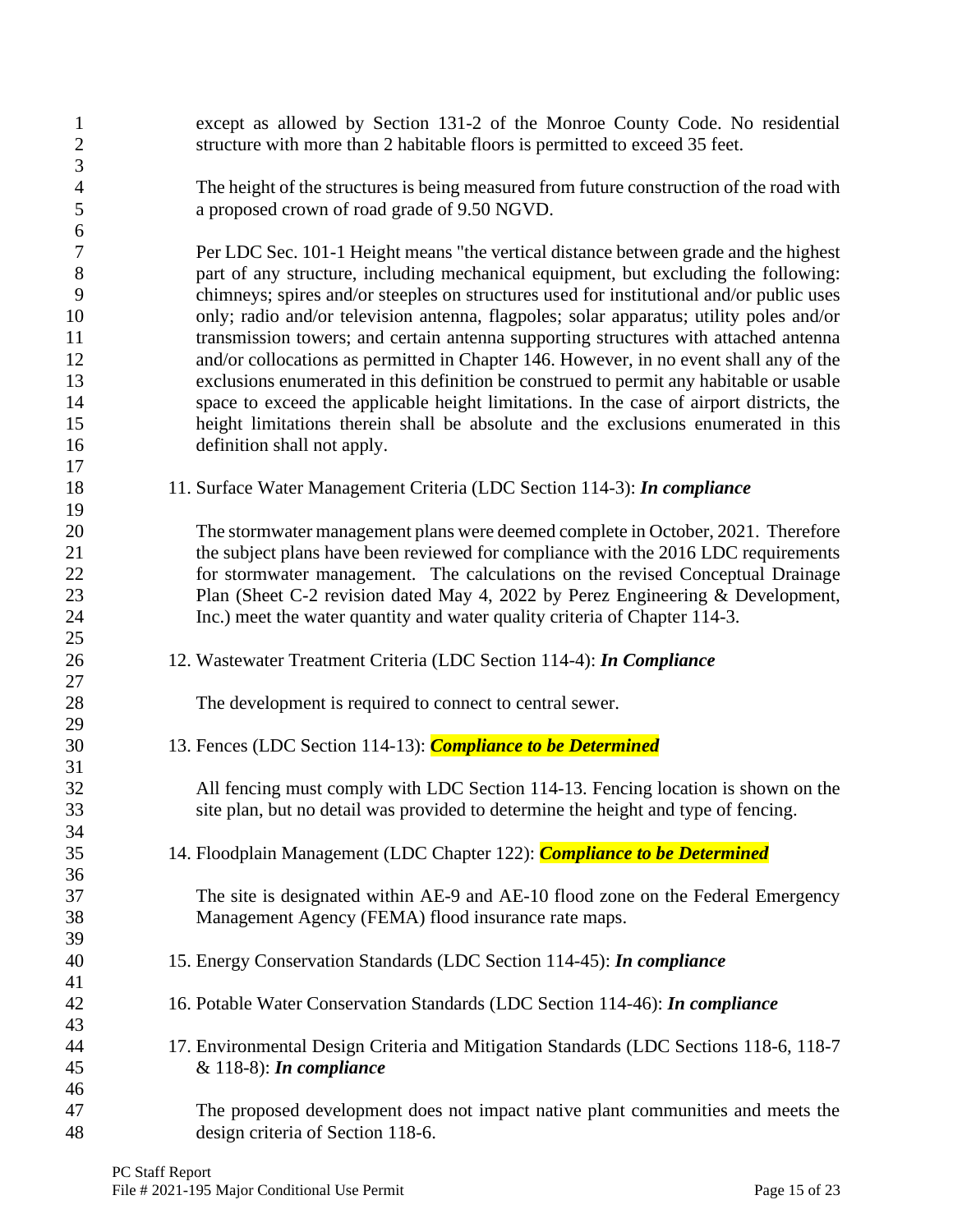# 2 18. Required Off-Street Parking (LDC Section 114-67*): Not in compliance/PC Variance* 3 *required*

 The developer has provided and application for Planning Commission variance to vary the requirements of parking dimensions and drive aisles and to provide valet parking to the site. The total number of required parking spaces is shown in a configuration that does not meet the requirements of LDC Chapter 114. Article III.

|                            | Minimum Required                | Existing/Proposed  | Required      |
|----------------------------|---------------------------------|--------------------|---------------|
| Specific Use               | <b>Number of Parking Spaces</b> | Use                | <b>Spaces</b> |
| Multifamily residential    | 2.0 spaces per each 1-          | 2 bedroom 60       | 220           |
| developments               | bedroom dwelling unit; 2.0      | 1 bedroom 47       |               |
|                            | spaces per each 2-bedroom       |                    |               |
|                            | dwelling unit; and 3.0          | 1 bedroom          |               |
|                            | spaces per each 3 or more       | affordable         |               |
|                            | bedroom dwelling unit           | dwelling 3         |               |
| Hotels/destination resorts | 1.0 space per each 1-           | 1 bedroom 41       | 41            |
|                            | bedroom transient dwelling      |                    |               |
|                            | unit and 1.0 space plus 0.5     |                    |               |
|                            | space for each additional       |                    |               |
|                            | bedroom per each 2 or           |                    |               |
|                            | more bedroom transient          |                    |               |
|                            | dwelling unit                   |                    |               |
| Marinas and commercial     | 1.0 space per berth plus 1.0    | 100 Wet slips, 205 | 152           |
| fishing facilities         | space per four dry storage      | dry racks          |               |
|                            | racks                           |                    |               |
|                            |                                 |                    |               |
| Total spaces required:     |                                 |                    | 413           |

10 The proposed development is subject to the following off-street parking requirements:

11

17

1

4

9

 The total amount of required parking spaces are counted through the use of the Shared Parking Calculator pursuant to Section 114-67(i) shown on the site plan are a mix of ADA, surface, under structure garage and scooter spaces. The table on Sheet A0.02 annotates the amount of parking per use along with the total required after the calculations.

CHARGE BARRING

| <b>GLIMPILLY EMPIRITIVE:</b>     |              |                |                |               |                |
|----------------------------------|--------------|----------------|----------------|---------------|----------------|
|                                  | <b>NEGHT</b> | <b>WEEKDAY</b> | <b>WEEKDAY</b> | WEEKEND       | <b>WEEKEND</b> |
|                                  | $(12-5 am)$  | $(9am - 4pm)$  | (6pm - 12am)   | $(9am - 4pm)$ | (6pm - 12am)   |
| Marina (100 wetslips and 205 Dry |              |                |                |               |                |
| Racks) (152 Spaces)              |              |                |                |               |                |
| Multiplier                       | 0.05         | 0.7            | 0.1            |               | 0.2            |
| Spaces                           | 7.6          | 106.4          | 15.2           | 152           | 30.4           |
| Residential (229 Spaces)         |              |                |                |               |                |
| Multiplier                       |              | 0.6            | 0.9            | 0.8           | 0.9            |
| Spaces                           | 229          | 137.4          | 206.1          | 183.2         | 206.1          |
| Hotel (41)                       |              |                |                |               |                |
| Multiplier                       | 0.75         | 0.75           |                | 0.8           |                |
| Spaces                           | 30.75        | 30.75          |                | 32.8          | 41             |
| Retail (1 Space)                 |              |                |                |               |                |
| Multiplier                       | 0.05         | 0.6            | 0.9            |               | 0.7            |
| Spaces                           | 0.05         | 0.6            | 0.9            |               | 0.7            |
| Office (6 Spaces)                |              |                |                |               |                |
| multiplier                       | 0.05         |                | 0.1            | 0.1           | 0.05           |
| Spacea                           | ত ম          |                | 0.6            | 0.6           | 0.3            |
| <b>Total Needed</b>              | 267.7        | 281.15         | 263.8          | 369.6         | 278.5          |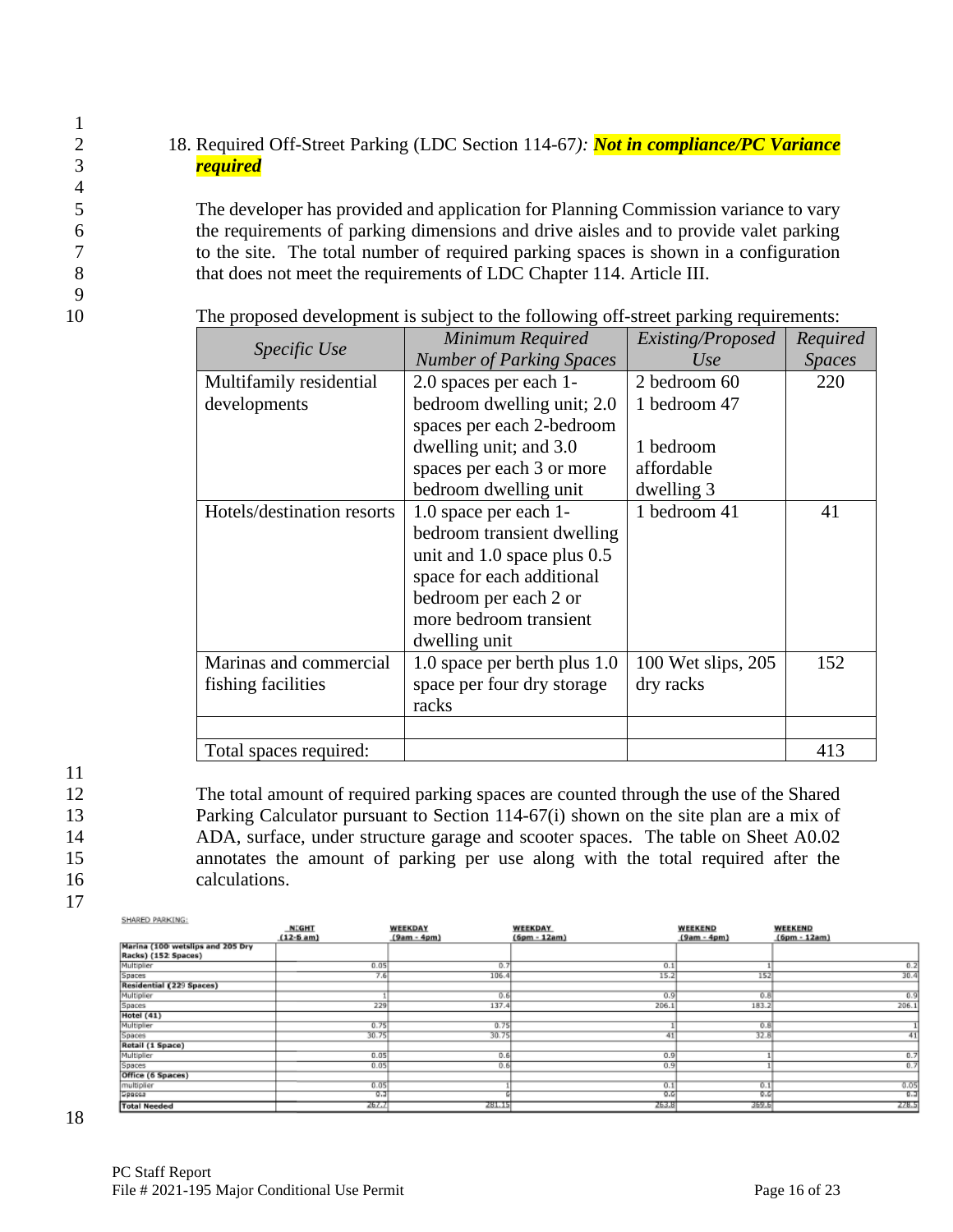1 The total required amount of parking spaces with the use of the shared parking<br>2 calculator is 368 spaces. The revised plans submitted with this application indicates 2 calculator is 368 spaces. The revised plans submitted with this application indicates 374 total parking spaces in the table provided labeled "Parking Breakdown" on Sheet 374 total parking spaces in the table provided labeled "Parking Breakdown" on Sheet A0.02.

| <b>Parking Break Down</b> |
|---------------------------|
| Garage: 117               |
| Surface: 213              |
| Soooter: 36               |
| ADA: 8                    |
| Total Parking: 374        |

# **Parking Breakdown**

|            | Total Parking: 374                                                                         |
|------------|--------------------------------------------------------------------------------------------|
| $\sqrt{5}$ |                                                                                            |
| 6          |                                                                                            |
| $\tau$     |                                                                                            |
| 8          | 19. Required Loading and Unloading Spaces (LDC Section 114-69): In compliance              |
| 9          |                                                                                            |
| 10         | Loading spaces have been provided, 2 11' feet x 35' feet loading spaces have been          |
| 11         | provided under the main resort structure and 1 11' feet x 55' feet is located near the     |
| 12         | ship store                                                                                 |
| 13         |                                                                                            |
| 14         | 20. Bicycle Parking (LDC Section 114-71): In compliance                                    |
| 15         |                                                                                            |
| 16         | No bicycle parking is required but it is suggested that bike racks be provided for this    |
| 17         | site.                                                                                      |
| 18         |                                                                                            |
| 19         | 21. Required Landscaping (LDC Sections 114-99–114-105): Not in compliance                  |
| 20         |                                                                                            |
| 21         | The revised Landscape Plans dated May 4, 2022 by Nichols Brosch Wurst Wolfe &              |
| 22         | Associates are not in compliance with the landscaping requirements of the Land             |
| 23         | Development Code. Specifically, the plans indicate the retention of coconut palms and      |
| 24         | the installation of non-native palms in the required bufferyard landscaping. Sec. 114-     |
| 25         | $102(f)$ requires that one hundred percent (100%) of the plant material used to satisfy    |
| 26         | landscaping requirements shall be native species in accordance with Section 114-105.       |
| 27         |                                                                                            |
| 28         | In addition, LDC Section 118-7(e) requires that all invasive exotic plant species          |
| 29         | (including Coconut palms) shall be removed from the parcel proposed for development.       |
| 30         |                                                                                            |
| 31         | 22. Scenic Corridors & Bufferyards (LDC Sections 114-124 -114-130, 130-93): Not in         |
| 32         | <b>compliance</b>                                                                          |
| 33         |                                                                                            |
| 34         | As noted in $\#21$ above, one hundred percent (100%) of the plant material used to satisfy |
| 35         | landscaping requirements shall be native species in accordance with Section 114-105.       |
| 36         |                                                                                            |
| 37         | 23. Outdoor Lighting (LDC Chapter 114, Article VI): Compliance to be determined            |
| 38         |                                                                                            |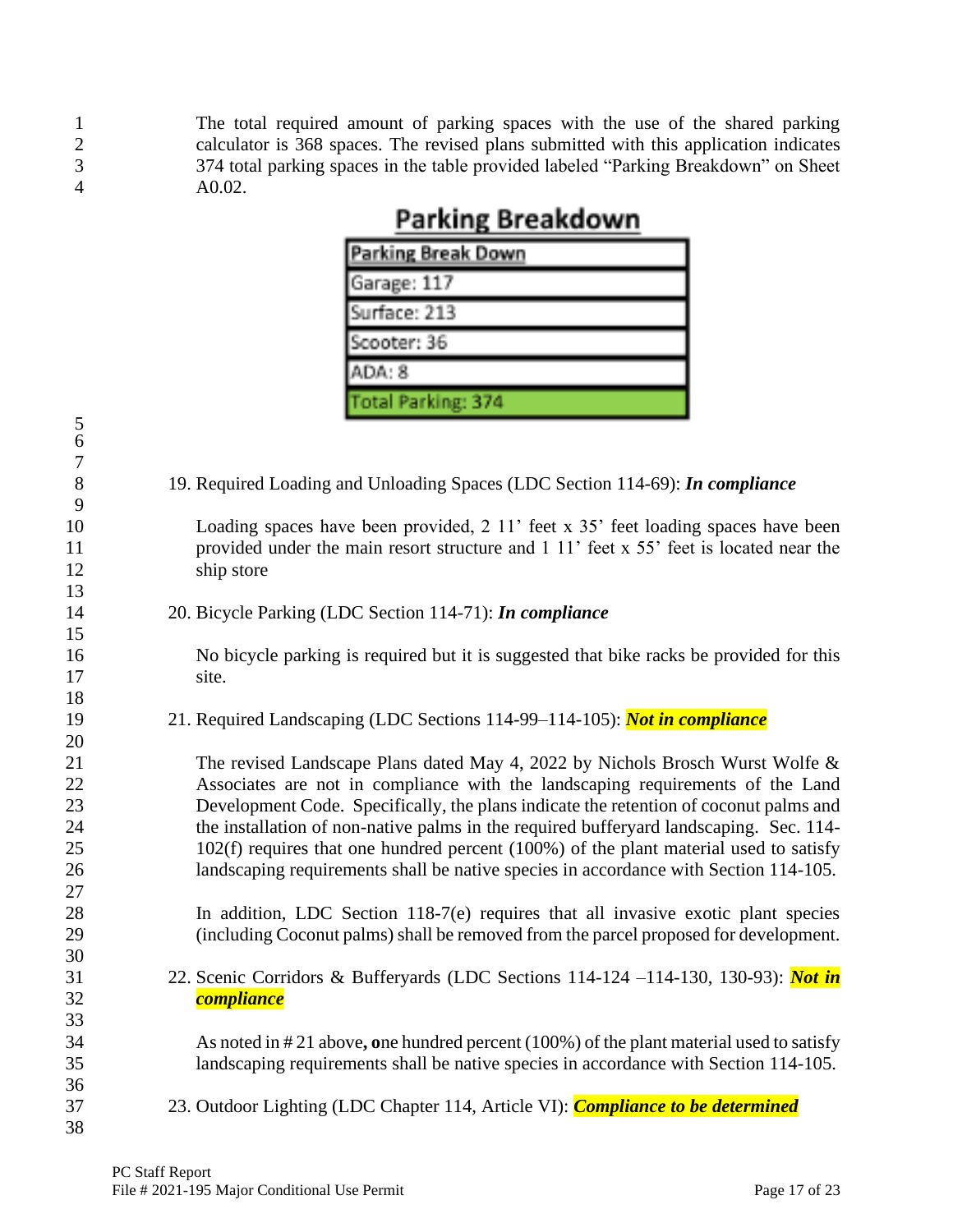| $\mathbf{1}$<br>$\mathbf{2}$<br>3 | No lighting plan submitted to determine compliance. At the time of building permit<br>application a photometric plan will be required and all lighting must be in compliance<br>with the LDC. |
|-----------------------------------|-----------------------------------------------------------------------------------------------------------------------------------------------------------------------------------------------|
| $\overline{4}$                    |                                                                                                                                                                                               |
| 5                                 | Sec. 114-161. Maximum Illumination.                                                                                                                                                           |
| 6                                 | Outdoor lighting shall be designed and located such that the maximum illumination                                                                                                             |
| $\tau$                            | measured in footcandles at the property line shall not exceed 0.3 footcandles for                                                                                                             |
| 8<br>9                            | noncutoff lights and 1.5 footcandles for cutoff lights. If illumination is desired or                                                                                                         |
|                                   | required for nonresidential or multifamily (3 or more units) residential development,                                                                                                         |
| 10                                | site plans shall include photometric lighting plans.                                                                                                                                          |
| 11<br>12                          |                                                                                                                                                                                               |
| 13                                | 24. Signs (LDC Chapter 142): <i>Compliance to be determined</i> , separate building permit                                                                                                    |
| 14                                | required                                                                                                                                                                                      |
| 15                                |                                                                                                                                                                                               |
| 16                                | No signage plan was submitted to determine compliance.                                                                                                                                        |
| 17                                | 25. Access Standards (LDC Chapter 114, Article VII): In compliance                                                                                                                            |
| 18                                |                                                                                                                                                                                               |
| 19                                | The property does not take access from US-1 and any connection to County roads will                                                                                                           |
| 20                                | require permitting approval from Engineering Services.                                                                                                                                        |
| 21                                |                                                                                                                                                                                               |
| 22                                | 26. Recycling and Solid Waste Collection Areas (LDC Section 114-14): Not in                                                                                                                   |
| 23                                | <b>compliance</b>                                                                                                                                                                             |
| 24                                |                                                                                                                                                                                               |
| 25                                | No calculation was provided on the proposed site plan for recycling and solid waste                                                                                                           |
| 26                                | collection areas. The proposed development does include 4 areas for recycling and                                                                                                             |
| 27                                | refuse. The first is located on the ground floor under the resort and is shown as 669                                                                                                         |
| 28                                | square feet. The second and third areas are located by the townhomes and are 240                                                                                                              |
| 29                                | square feet apiece. The fourth is located in the ship shop building with 96 square feet                                                                                                       |
| 30                                | of area. The total provided area on the plans provided is 1,245 square feet. Pursuant                                                                                                         |
| 31                                | to LDC Section 114-14(b), For multi-family residential developments consisting of                                                                                                             |
| 32                                | more than 50 dwelling units, there shall be at least one collection area per 25 dwelling                                                                                                      |
| 33                                | units, with each area consisting of at least 240 square feet. Combinations of collection                                                                                                      |
| 34                                | areas that in total meet the standards are acceptable if approved by the Planning                                                                                                             |
| 35                                | Director. In accordance with LDC Section 114-14(b), a total of 4 recycling and solid                                                                                                          |
| 36                                | waste collection areas are provided for 110 total dwelling units, with a total minimum                                                                                                        |
| 37                                | area requirement of 1,104 square feet. The plans should specify that the solid waste                                                                                                          |
| 38                                | collection areas will meet the screening requirements set forth in LDC Section 114-                                                                                                           |
| 39                                | 14(e). The non-residential area portion would require at a minimum for the use                                                                                                                |
| 40                                | provided of 175 square feet for a total of 1,279 Square feet.                                                                                                                                 |
| 41                                |                                                                                                                                                                                               |
| 42                                | The plans are still deficient of the total area required by 34 square feet.                                                                                                                   |
| 43                                |                                                                                                                                                                                               |
| 44                                | Sec. 114-14. - Recycling and Solid Waste Collection Areas.                                                                                                                                    |
| 45                                | Any nonresidential, mixed use or multi-family residential development shall make                                                                                                              |
| 46                                | adequate provision for a recycling collection area in accordance with the following                                                                                                           |
| 47                                | standards:                                                                                                                                                                                    |
| 48                                |                                                                                                                                                                                               |
|                                   |                                                                                                                                                                                               |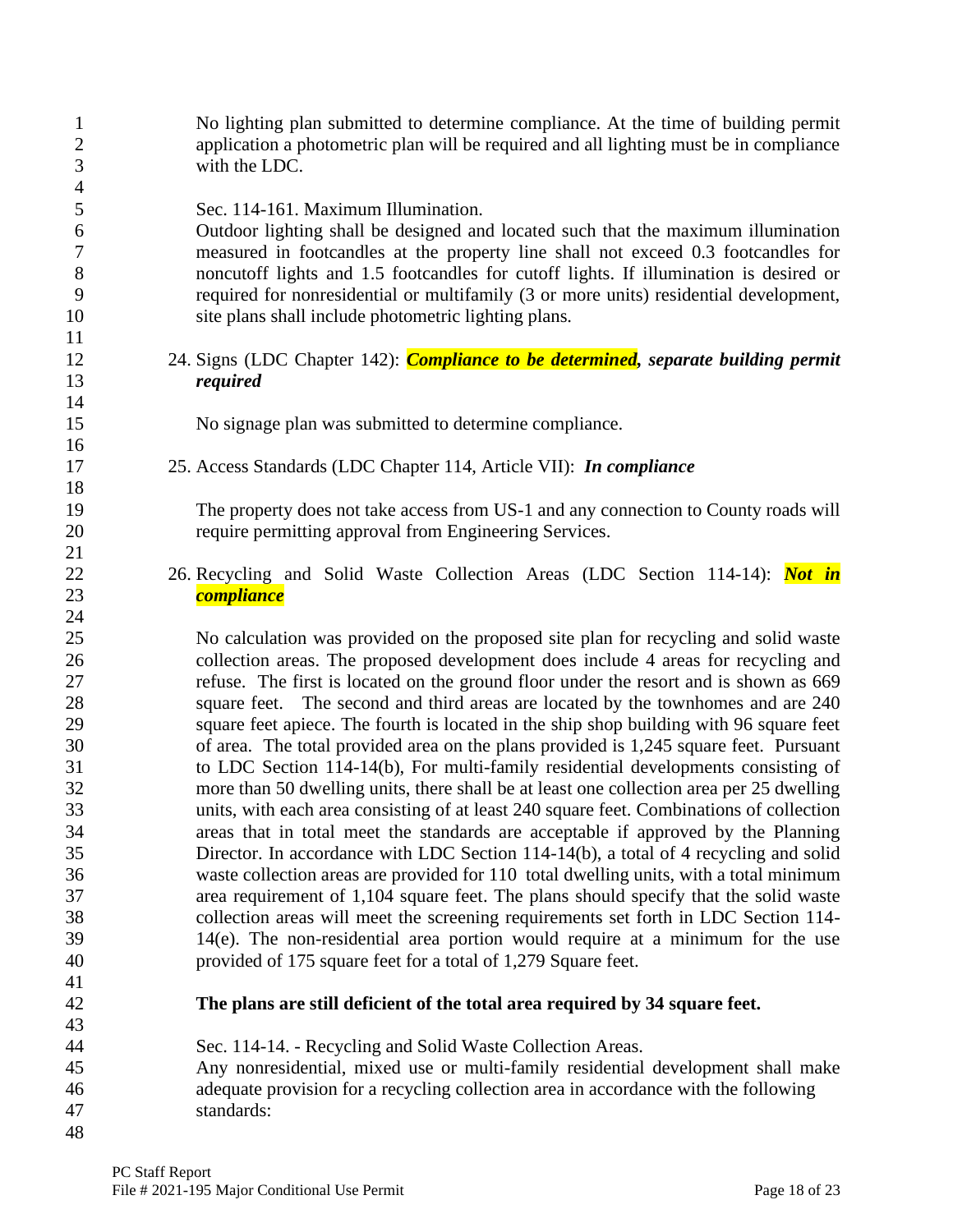| <b>Floor Area (square)</b><br>feet) | <b>Minimum Collection Area</b><br>(square feet) |
|-------------------------------------|-------------------------------------------------|
| 0 to $5,000$                        | 82                                              |
| 5,001 to 15,000                     | 125                                             |
| 15,001 to 50,000                    | 175                                             |
| 50,001 to 100,000                   | 225                                             |
| $100,001$ or greater                | 275                                             |

 (a) **Nonresidential and mixed use buildings.** The following are minimum space configurations per solid waste/recycling collection area:

 (b) **Multi-family residential developments.** The following are minimum space configurations per solid waste/recycling collection area:

| <b>Dwelling Units</b> | <b>Minimum Collection Area</b><br>(square feet) |
|-----------------------|-------------------------------------------------|
| 3 to 10               | 144                                             |
| 11 to 15              | 216                                             |
| 16 to 30              | 240                                             |
| 31 to 35              | 264                                             |

 For multi-family residential developments consisting of more than 50 dwelling units, there shall at least one collection area per 25 dwelling units, with each area consisting of at least 240 square feet.

 Combinations of collection areas that, in total, meet the standards are acceptable if approved by the Planning Director.

 (c) **Additional solid waste containers.** Generally, the minimum collection areas shown above provide enough area for a typical solid waste container (i.e. dumpster) and recycling containers.

 If the collection area requires more than one solid waste container, then an additional area of six feet by ten feet (60 square feet) is required per each additional solid waste container.

 (d) **Setback.** Notwithstanding the provisions of [Chapter 131,](https://library.municode.com/fl/monroe_county/codes/land_development_code?nodeId=CH131BURE) a collection area may be set back five feet from any rear or side yard property line.

 (e) **Screening.** Notwithstanding the provisions of Sections [114-13](https://library.municode.com/fl/monroe_county/codes/land_development_code?nodeId=CH114DEST_ARTIINGE_S114-13FE) and [131-1,](https://library.municode.com/fl/monroe_county/codes/land_development_code?nodeId=CH131BURE_S131-1RESE) collection areas shall be screened on at least three sides. Screening shall consist of a solid or semi-opaque enclosure that shall not exceed six feet in height. The enclosure shall provide a minimum of one foot six inch clearance on each side of the container.

 (f) **Enclosure design.** Area required is measured from the interior dimensions of the enclosure. Enough room should be provided to move and lift containers. The design of the enclosure should make it easy to keep container lids shut at all times.

- (g) **Location.** Exterior collection areas should be located in an area accessible and convenient to the intended users (typically no more than 200 feet from the farthest user). The location of the collection area should not interfere with the primary use of the site. It should be located in areas that can tolerate noise, odor and increased pedestrian and vehicle traffic. The collection area should be designed to be easily accessible by all collection vehicles.
- 

 27. Accessibility (Chapter 533, Florida Statues): *Compliance to be determined at building permit review*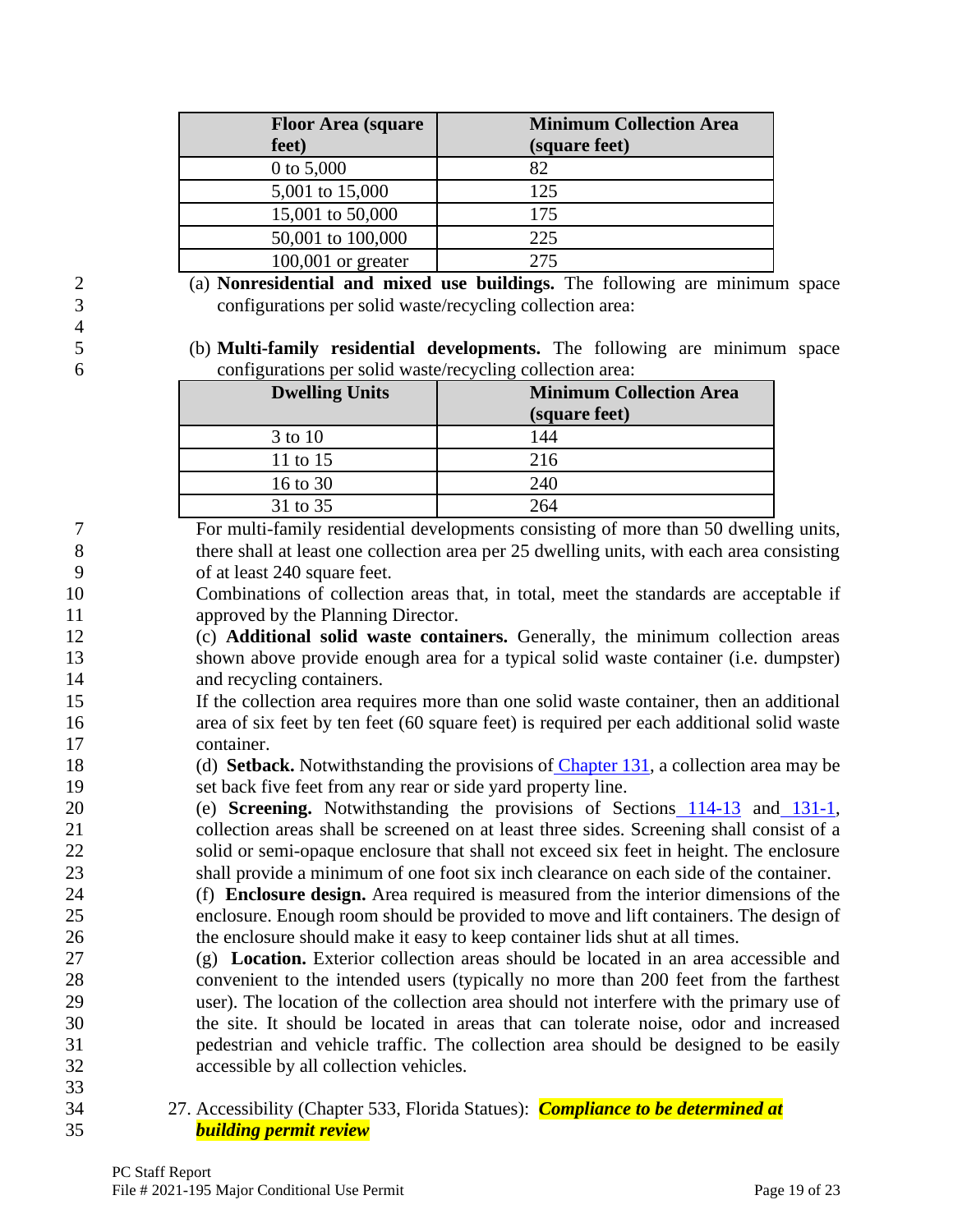2 All standards and requirements of the American with Disabilities Act (ADA) must be 3 met.

# 5 28. Inclusionary Housing Requirements (LDC Section 139-1): *In compliance*

 The Inclusionary Housing Requirements pursuant to Section 139-1(e)(2)a. and Section 139-1(f)(5)a., for the project generated a total need of 44.56 affordable dwelling units for residential and nonresidential inclusionary housing, the total was rounded up to a total of 45 dwelling units required. The project is providing 283 affordable dwelling units by linking this proposed development to the associated Wrecker's Cay project with 280 affordable dwelling units under construction as allowed under 139-1(g) and 3 affordable dwelling units provided onsite. The 3 affordable dwelling units onsite total 1,827 square feet meeting the requirements of Land Development Code Section 130- 81(b)(1)i.

16

1

4

6

## 17 Residential and Nonresidential Inclusionary Housing:

| <b>Dwelling Units/Square Feet</b> | Sec. 139-1(e)(2)a.<br>Sec. 139-1(f)(5)a. | <b>Inclusionary Housing Required</b>                                                                                                                 | <b>Affordable Housing Provided</b>                                                      |
|-----------------------------------|------------------------------------------|------------------------------------------------------------------------------------------------------------------------------------------------------|-----------------------------------------------------------------------------------------|
|                                   |                                          |                                                                                                                                                      |                                                                                         |
|                                   |                                          |                                                                                                                                                      | 280 Wrecker's Cay/3 affordable units                                                    |
| Market Rate (107)                 | 30%                                      | 32.1                                                                                                                                                 | $= 283$ affordable units                                                                |
|                                   |                                          |                                                                                                                                                      | 18,199 SF $/1,000 = 18.199 \text{ x} \cdot 280 \text{ Wrecker's Cay}3$ affordable units |
| Transient (41)                    | $0.295 \times 1,000 \text{ sf}$          | $0.295 = 5.37$ Units                                                                                                                                 | $= 283$ affordable units                                                                |
|                                   | 10% of SF of Hotel                       |                                                                                                                                                      |                                                                                         |
| Transient (41)                    | Sec.130-81(b)(1)i.                       | 18,199 SF x $10\% = 1,819$ SF                                                                                                                        | 1,827 sf Provided                                                                       |
| Hotel/Motel Uses (Lobby,          |                                          | 30,017 SF/1000 = 30.017 x 0.295 280 Wrecker's Cay/3 affordable units                                                                                 |                                                                                         |
| Ballroom, BOH etc) 30,017 SF      | $0.295 \times 1,000 \text{ sf}$          | $= 8.86$ Units                                                                                                                                       | $= 283$ affordable units                                                                |
|                                   |                                          | 2,011 SF /1,000 = 2.011 x 0.416= 280 Wrecker's Cay/3 affordable units                                                                                |                                                                                         |
| Commercial Retail 2,011 SF        | $0.416 \times 1,000$ sf                  | 0.84 Units                                                                                                                                           | $= 283$ affordable units                                                                |
|                                   |                                          | 4,360 SF /1,000 = 4.360 x 0.704 280 Wrecker's Cay/3 affordable units                                                                                 |                                                                                         |
| Office 4,360 SF                   | $0.704 \times 1,000$ sf                  | $= 3.07$ Units                                                                                                                                       | $= 283$ affordable units                                                                |
| Restaurant (and BOH) 15,342       |                                          |                                                                                                                                                      | 15,342 SF /1,000 = 15.342 x 280 Wrecker's Cay/3 affordable units                        |
| SF                                | $0.416 \times 1,000$ sf                  | $0.416 = 6.38$ Units                                                                                                                                 | $= 283$ affordable units                                                                |
|                                   |                                          | 50% Mitigation of Nonresidential                                                                                                                     |                                                                                         |
|                                   |                                          | floor area $= 12.44$                                                                                                                                 |                                                                                         |
| <b>Total</b>                      |                                          | 44.54 Units                                                                                                                                          | 283 Affordable Units                                                                    |
|                                   | technology (CMT) through ZOOM®.          | 29. Community Participation Meeting (LDC Section 110-3): In compliance<br>The meeting was held February 1, 2022 at 5:05 PM, via communications media |                                                                                         |
| RECOMMENDED ACTION:<br>V          |                                          | Staff recommends approval of the proposed conditional use permit $\mathbf{I} \mathbf{F}$ the outstanding                                             |                                                                                         |
|                                   |                                          |                                                                                                                                                      |                                                                                         |

18 19 21

24

26

# 20 29. Community Participation Meeting (LDC Section 110-3): *In compliance*

# 25 V RECOMMENDED ACTION: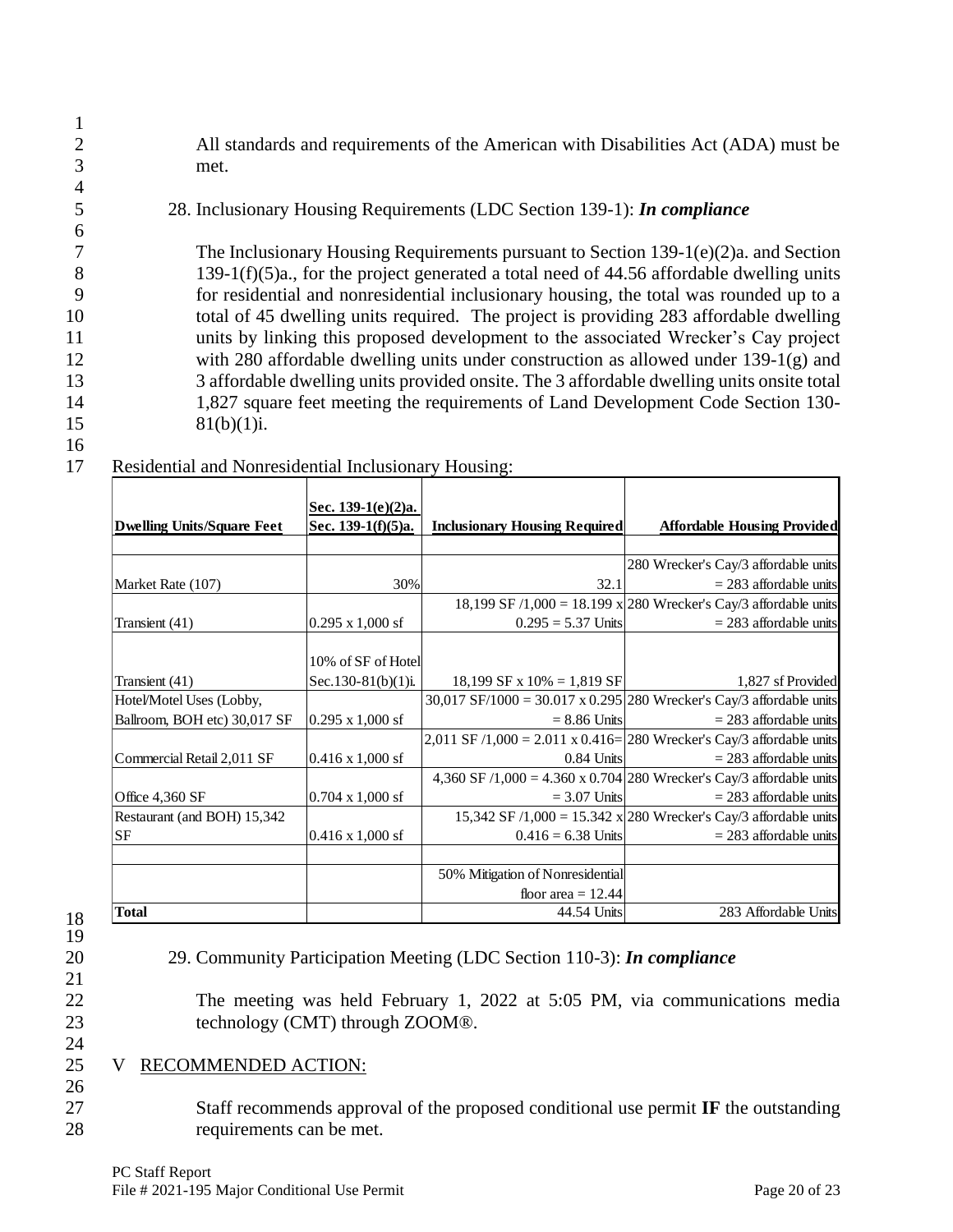| $\mathbf{1}$<br>$\mathbf{2}$ |    | Pursuant to LDC Section 110-70(c), The Planning Commission shall hold a public<br>hearing on the application for a major conditional use permit and shall issue a |
|------------------------------|----|-------------------------------------------------------------------------------------------------------------------------------------------------------------------|
| 3                            |    | development order granting, granting with conditions or denying the application for a                                                                             |
| $\overline{\mathcal{A}}$     |    | major conditional use permit within 60 days of the public hearing by the Planning                                                                                 |
| 5                            |    | Commission, with the exception of any application where a condition has been imposed                                                                              |
| $\boldsymbol{6}$             |    | that must be satisfied prior to the issuance of a development order approving the major                                                                           |
| $\boldsymbol{7}$             |    | conditional use permit, in which case the development order shall be issued within 30                                                                             |
| $8\,$                        |    | days after receipt of proof of satisfaction of the condition. The applicant shall provide                                                                         |
| 9                            |    | any additional information to satisfy a condition required by the Planning Commission                                                                             |
| 10                           |    | within one (1) year of the date of the Planning Commission meeting when the                                                                                       |
| 11                           |    | application was considered. If such information is not received within this timeframe,                                                                            |
| 12                           |    | the application will be deemed withdrawn.                                                                                                                         |
| 13                           |    |                                                                                                                                                                   |
| 14                           |    | Pursuant to LDC Section $110-70(c)$ , Staff recommends that <b>prior to the signing of the</b>                                                                    |
| 15                           |    | <b>Development Order</b> all of the following corrections be addressed, including but not                                                                         |
| 16                           |    | limited to:                                                                                                                                                       |
| 17                           |    |                                                                                                                                                                   |
| 18                           |    | 1. Revise plans to show compliant trash and recycling areas, the requirements of Section                                                                          |
| 19                           |    | 114-14 can be meet by adding an additional 34 square feet of trash and recycling area.                                                                            |
| 20                           |    |                                                                                                                                                                   |
| 21                           |    | 2. Revise plans to show compliance with shoreline setbacks for accessory structures.                                                                              |
| 22                           |    |                                                                                                                                                                   |
| 23                           |    | 3. Revise landscape plans. The revised Landscape Plans dated May 4, 2022 by Nichols                                                                               |
| 24                           |    | Brosch Wurst Wolfe & Associates are not in compliance with the landscaping                                                                                        |
| 25                           |    | requirements of the Land Development Code. Specifically, the plans include non-                                                                                   |
| 26                           |    | native species to be planted in the landscape areas, and include retaining the coconut                                                                            |
| 27                           |    | palms. Required landscaping must be 100% native plant material and all invasive                                                                                   |
| 28                           |    | exotic plant species shall be removed from the parcel proposed for development.                                                                                   |
| 29                           |    |                                                                                                                                                                   |
| 30                           |    | Assuming all items above are addressed and compliant, Staff recommends the following                                                                              |
| 31                           |    | conditions of approval for the requested Major CUP:                                                                                                               |
| 32                           |    |                                                                                                                                                                   |
| 33                           |    | 1. Prior to approval of the CUP, the Planning Commission Variance for parking is                                                                                  |
| 34                           |    | approved.                                                                                                                                                         |
| 35                           |    |                                                                                                                                                                   |
| 36                           | 2. | The valet parking service must be maintained at all times as a condition of approval for                                                                          |
| 37                           |    | this Major conditional Use Permit. The stacked parking does not meet the required                                                                                 |
| 38                           |    | amount of parking without the use of the valet service.                                                                                                           |
| 39                           |    |                                                                                                                                                                   |
| 40                           |    | 3. If a change from transient to long term rentals transpires and if the traffic LOS reserve                                                                      |
| 41                           |    | capacity is not available, then mitigation is required at the time of the change from short                                                                       |
| 42                           |    | term rentals to long term rentals or owner occupancy.                                                                                                             |
| 43                           |    |                                                                                                                                                                   |
| 44                           | 4. | A site work permit showing the proposed height of 9.5 Feet NGVD for the crown of                                                                                  |
| 45                           |    | road is required to be submitted prior to issuance of a building permit for any structure                                                                         |
| 46                           |    | for which height must be measured from 9.5 feet NGVD in order to meet the height                                                                                  |
| 47                           |    | limits of the LDC.                                                                                                                                                |
| 48                           |    |                                                                                                                                                                   |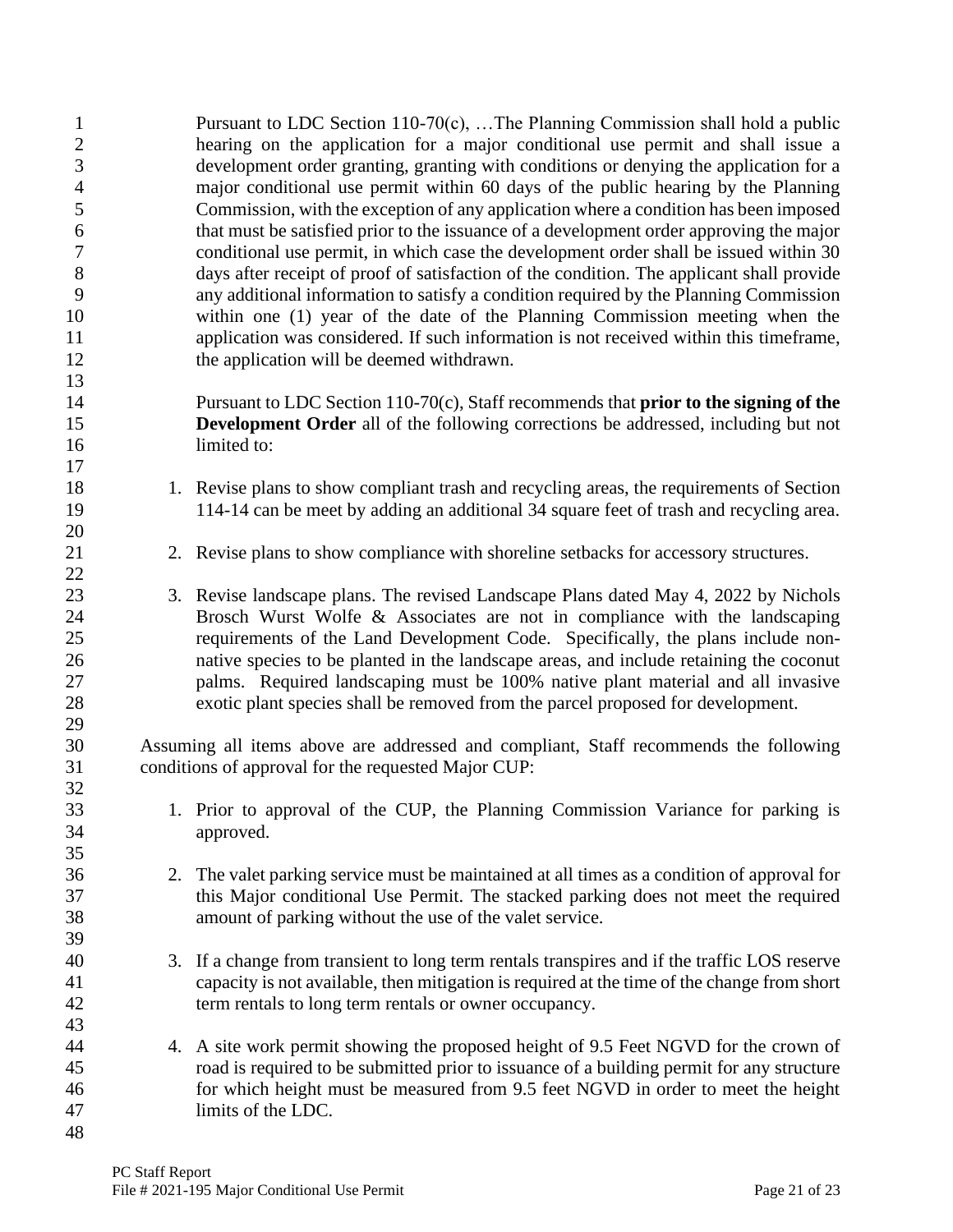| $\mathbf{1}$<br>$\boldsymbol{2}$<br>3                                      | 5. Prior to issuance of CO for any residential Structure, a topographic survey showing the<br>crown of road that height is required to be measured from that is required to confirm<br>compliance with the proposed height of 9.5 Feet NGVD.                                                                                                                                                                                                                                                                                                                                                                                                                                                                                                                                                                                                                                                                                                                                      |
|----------------------------------------------------------------------------|-----------------------------------------------------------------------------------------------------------------------------------------------------------------------------------------------------------------------------------------------------------------------------------------------------------------------------------------------------------------------------------------------------------------------------------------------------------------------------------------------------------------------------------------------------------------------------------------------------------------------------------------------------------------------------------------------------------------------------------------------------------------------------------------------------------------------------------------------------------------------------------------------------------------------------------------------------------------------------------|
| $\overline{4}$<br>5<br>6<br>$\boldsymbol{7}$<br>8<br>9                     | 6. Prior to issuance of a building permit for any transient units, 62 transient TDRs, or 36<br>permanent market rate TDRs, or a combination of both, to be transferred to the Property<br>pursuant to the TDR process per the Monroe County Code prior to development of any<br>transient units per DA Section III.H.2.a.                                                                                                                                                                                                                                                                                                                                                                                                                                                                                                                                                                                                                                                         |
| 10<br>11<br>12<br>13                                                       | 7. Prior to issuance of building permit, 104 permanent market rate dwelling TREs must<br>be transferred to the site pursuant to the TRE process per the Monroe County Code<br>prior to development of any permanent market rate dwelling units.                                                                                                                                                                                                                                                                                                                                                                                                                                                                                                                                                                                                                                                                                                                                   |
| 14<br>15<br>16                                                             | 8. Prior to issuance of building permit 18 transient dwelling TREs must be transferred to<br>the site pursuant to the TRE process per the Monroe County Code prior to development<br>of any transient dwelling units.                                                                                                                                                                                                                                                                                                                                                                                                                                                                                                                                                                                                                                                                                                                                                             |
| 17<br>18<br>19<br>20<br>21<br>22<br>23<br>24<br>25<br>26<br>27<br>28<br>29 | 9. Prior to issuance of permit the 3 affordable dwelling units required to be employee<br>housing per Section $130-81(b)(1)$ i. are restricted to households meeting the income and<br>employment requirements of LDC Section 139-1(b)(6)b. Except as provided for under<br>the special provisions for employer-owned rental housing as set forth under subsection<br>(b)(6)k of this section, if the affordable housing dwelling unit is designed for employee<br>housing, the use of the dwelling is restricted to households that derive at least 70 percent<br>of their household income from gainful employment in the county and meet the<br>adjusted gross annual income limits for median income as defined in Section 101-1.<br>The required restrictive covenants for employee housing must be approved by the<br>Planning Director and the County Attorney prior to recording and prior to issuance of<br>any building permit, pursuant to LDC Section $139-1(f)(1)$ . |
| 30<br>31<br>32<br>33                                                       | 10. Prior to issuance of a building permit for any lighting on the site, lighting details and a<br>photometric plan shall be provided demonstrating compliance with Chapter 114,<br>Article VI.                                                                                                                                                                                                                                                                                                                                                                                                                                                                                                                                                                                                                                                                                                                                                                                   |
| 34<br>35<br>36<br>37                                                       | 11. The scope of work has not been reviewed for compliance with Florida Building Code.<br>Prior to the issuance of Building Permits, new development and structures shall be<br>found in compliance by the Monroe County Building Department, Floodplain<br>Administrator, and the Office of the Fire Marshal.                                                                                                                                                                                                                                                                                                                                                                                                                                                                                                                                                                                                                                                                    |
| 38<br>39<br>40<br>41<br>42<br>43                                           | 12. The Public Works Division shall review any proposed work within County public<br>rights-of-way and the Division maintains the right to request revisions as it carries out<br>its review of any application for an access permit. It is the responsibility of the<br>applicant to obtain all required permits before starting work.                                                                                                                                                                                                                                                                                                                                                                                                                                                                                                                                                                                                                                           |
| 44<br>45                                                                   | 13. As part of Monroe County's continued coordination with the Naval Air Station Key<br>West, the following are required as conditions of this approval:                                                                                                                                                                                                                                                                                                                                                                                                                                                                                                                                                                                                                                                                                                                                                                                                                          |
| 46<br>47<br>48                                                             | Inclusion Sound attenuate all habitable buildings to achieve an outdoor to indoor<br>Noise Level Reduction (NLR) of at least 30 decibels; and                                                                                                                                                                                                                                                                                                                                                                                                                                                                                                                                                                                                                                                                                                                                                                                                                                     |